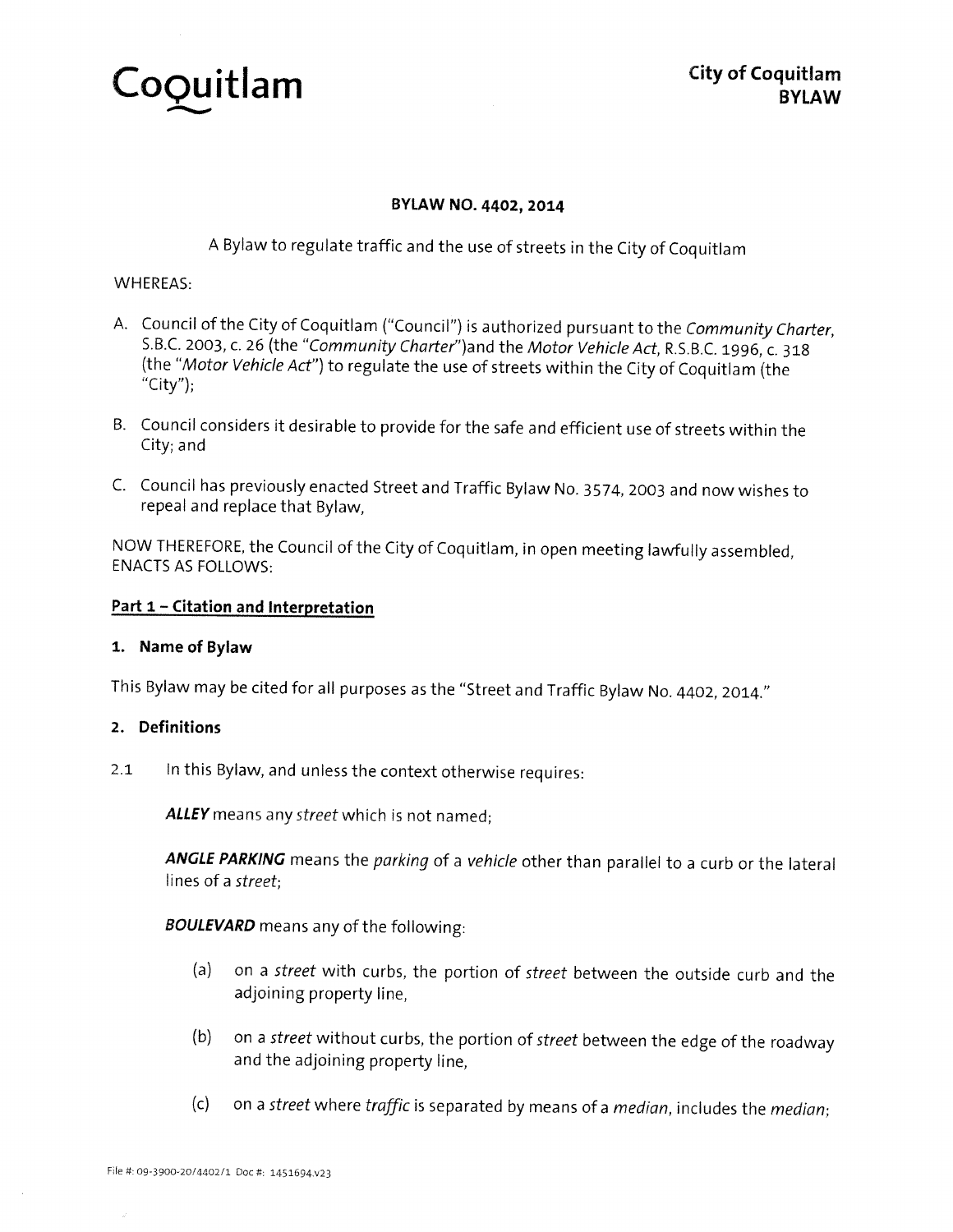BOULEVARD CROSSING means that portion of a boulevard permanently improved or designed for the passage of traffic;

BUS means a vehicle having a seating capacity of more than 10 persons, including the driver, which is operated for hire or for public transportation;

BUS STOP means an area on a street for the stopping of a Coast Mountain Bus only that:

- (a) is delineated by two signs,
- (b) extends <sup>36</sup> metres from and in the direction indicated on one sign, or
- (c) is within <sup>36</sup> metres of the approach side of <sup>a</sup> sign which identifies <sup>a</sup> location where buses stop to load or unload passengers;

BUS ROUTE means any street which has been designated as a transit route by the Engineer;

CHIEF OF POLICE means the senior officer in charge of the Royal Canadian Mounted Police (Coquitlam Detachment), or his or her designate;

CITY means the City of Coquitlam;

CITY ARTERIAL STREET means a street shown as part of the major road network or as an arterial street in the Strategic Transportation Plan in <sup>p</sup>lace in the City, as amended or replaced from time to time;

COAST MOUNTAIN BUS means a vehicle for hire operated by the Coast Mountain Bus Company or its successor, or the subsidiaries or contractors of those companies, and used for the transportation of passengers;

COMBINATION OF VEHICLES means a combination of vehicle and trailer, vehicle and semitrailer, or vehicle, semi-trailer and trailer;

COMMERCIAL LOADING ZONE means an area or space on a street established for the loading or unloading of materials, to be used exclusively by <sup>a</sup> commercial vehicle;

COMMERCIALLY USED PROPERTY means real property used in whole or in part for commercial or industrial purposes, but does not include <sup>a</sup> parking lot ancillary to property used only for residential purposes;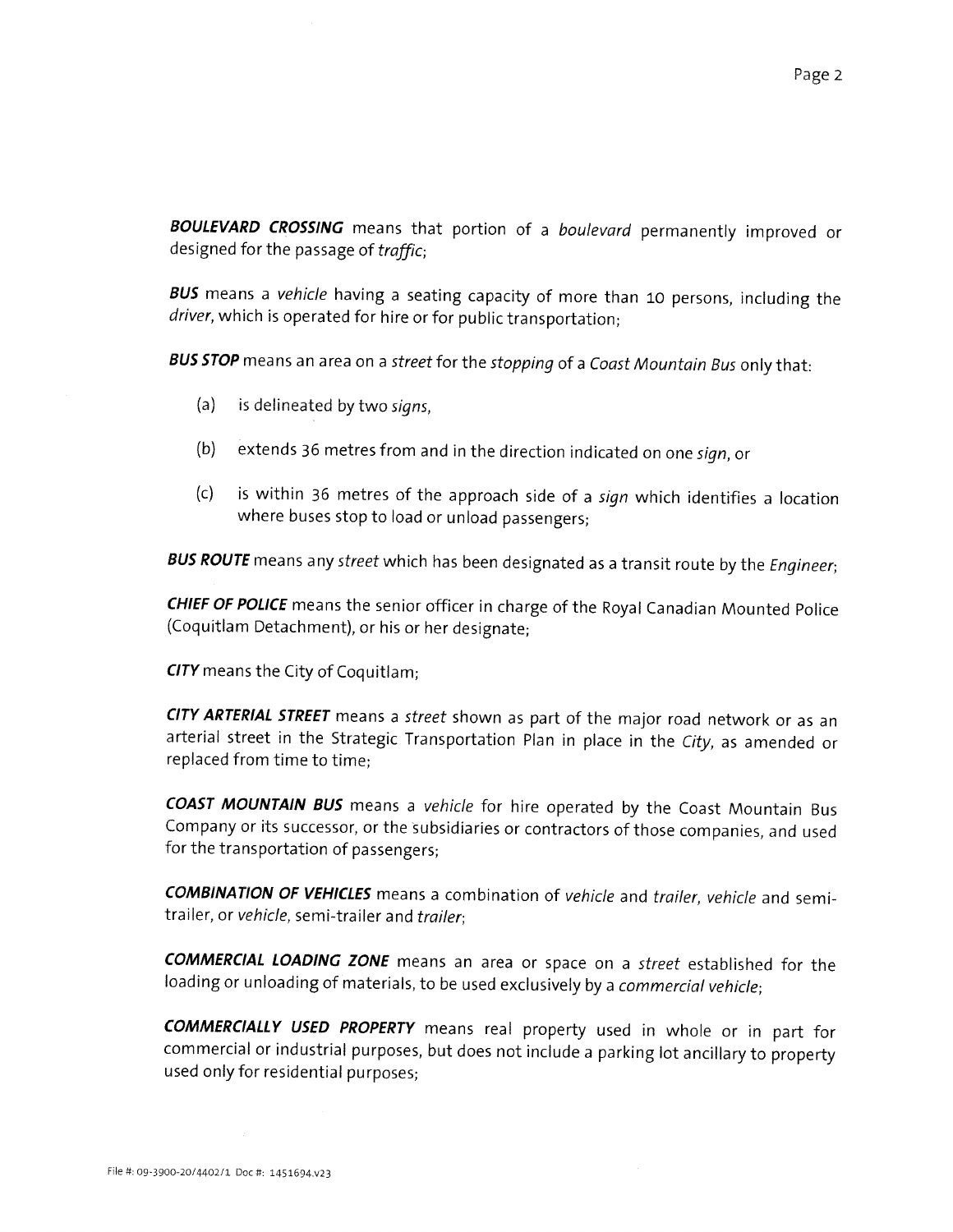COMMERCIAL VEHICLE means a vehicle engaged in carrying, or which is designed to carry, goods, wares or merchandise, and which is licensed as <sup>a</sup> commercial vehicle under the appropriate municipal or provincial laws or regulations;

**COUNCIL** means the Council of the City;

CROSSWALK means any of the following:

- (a) the portion of <sup>a</sup> street indicated for pedestrian crossing by lines or other markings,
- (b) the portion of <sup>a</sup> street at an intersection that is included within the connection of the lateral lines of the sidewalk on the opposite sides of the street, or within the extension of the lateral lines of the sidewalk on one side of the street, but does not include alley intersections,
- (c) in the absence of <sup>a</sup> sidewalk, the portion of <sup>a</sup> street at an intersection that is included within the extension of the lateral edge of the street and the adjacent lateral property line, but does not include alley intersections;

**CUSTOM TRANSIT VEHICLE** means a vehicle used primarily for the transport of a person with <sup>a</sup> disability, operated by an agency approved by the government authorities responsible for providing transit services for persons with <sup>a</sup> disability, and identified in <sup>a</sup> manner specified by the Engineer;

CYCLE means a device having any number of wheels that is propelled by human power and on which <sup>a</sup> person may ride and includes <sup>a</sup> motor assisted cycle as described in the Motor Assisted Cycle Regulation under the Motor Vehicle Act of British Columbia, as amended from time to time;

DISABLED PARKING PERMIT means a document issued by the Social Planning and Research Council of British Columbia or another authorized body authorizing <sup>a</sup> person with <sup>a</sup> disability to park in a designated parking space for a person with a disability;

DISABLED ZONE means a section of a street for parking and stopping for a person with a disability, which is identified by <sup>a</sup> traffic control device;

DRIVER means a person who drives, operates, propels or otherwise controls a vehicle;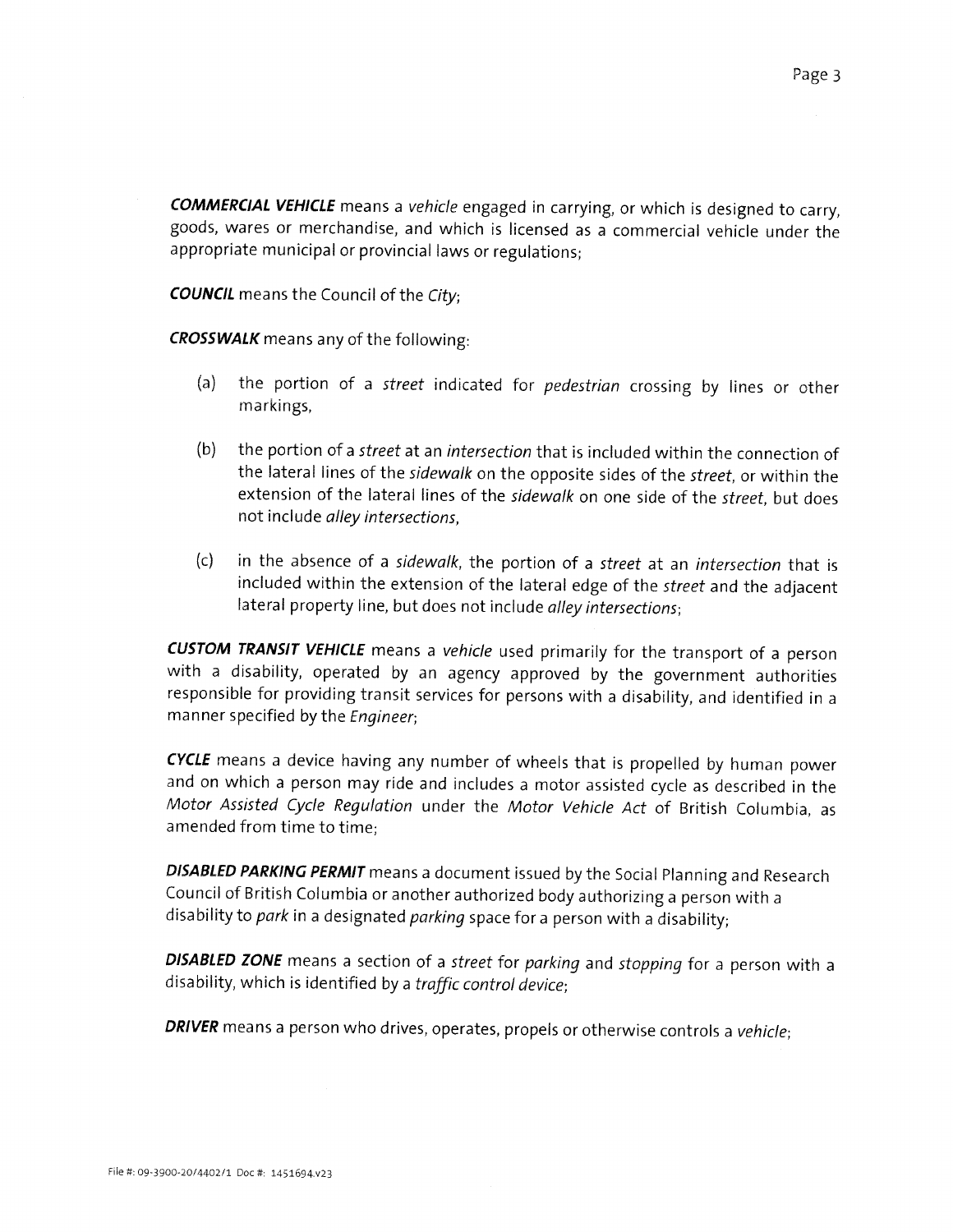**EMERGENCY VEHICLE** means any vehicle used for fire-response service, a police service, or an ambulance service and includes any other vehicle designated as such by the Chief of Police;

**ENGINEER** means the General Manager of Engineering and Public Works in the City, or his or her designate;

FEES AND CHARGES BYLAW means the Fees and Charges Bylaw in force in the City, as amended or replaced from time to time;

FIRE CHIEF means the Chief of the Fire/Rescue Department of the City, or his or her designate;

FIRE ZONE means that portion of a street which is contained within the projected extension of the lateral boundaries of every parcel of land upon which any Fire Hall or Fire Station is constructed, and in which any equipment for use in fighting fire or other emergency uses is held, stored or maintained by the City;

**INTERSECTION** means the area created by the extension of the lateral property lines of streets which join one another, whether such streets at the junction cross each other or meet at an angle without crossing each other;

JAYWALK means to cross a street, other than an alley or multi-use pathway, at any place which is not within a *crosswalk* and which is less than one block from a marked *crosswalk*;

LOADING ZONE means the area or space on a street established for the exclusive use of vehicles during the loading or unloading of materials or passengers;

**LOCAL DELIVERY** means the driving or operating of a vehicle upon a street for the purpose of delivering to or collecting from a specific property address within the City;

**MEDIAN** means an area that is painted, curbed or raised and is located between traffic lanes of a street to separate vehicles traveling in opposite directions;

**MOBILITY AID** means a device, including a manual wheelchair, electric wheelchair and scooter, that is used to facilitate the transport, in <sup>a</sup> normally seated orientation, of a person with a physical disability;

**MULTI-USE PATHWAY** means a street, or portion of a street, designed for use by a pedestrian, cycle and other non-motorized conveyances, and marked as such by a traffic control device;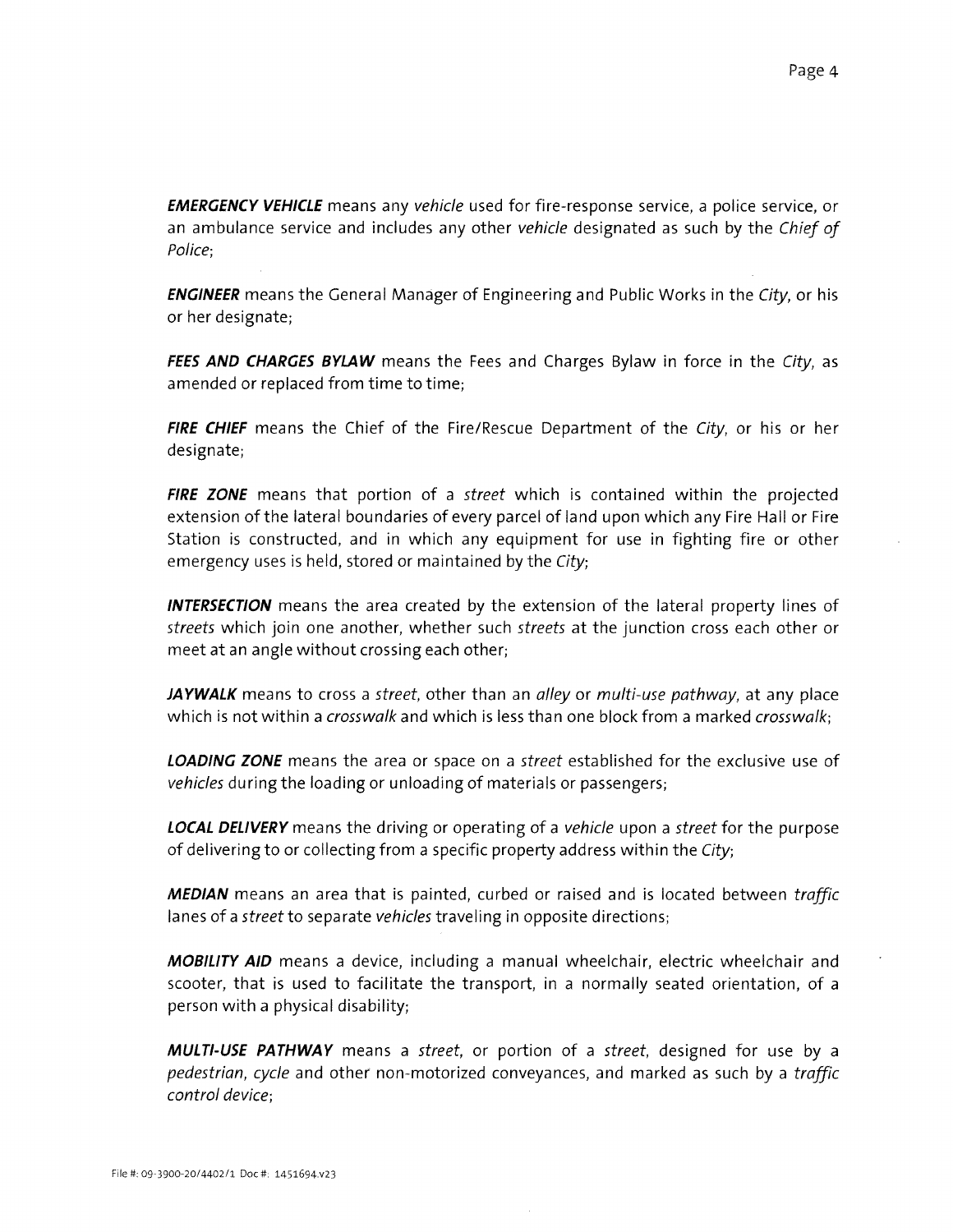ONE-WAY STREET means a street designated by a traffic control device for the movement of vehicle traffic in one direction only;

**OUTSTANDING TICKET** means a ticket that is deemed to be due and payable under the provisions of the Community Charter, the Local Government Bylaw Notice Enforcement Act. S.B.C. 2003, c. 60, or the regulations thereto;

PARK or PARKING means the standing of a vehicle, whether occupied or not, other than up to five minutes for the purpose of and while actually engaged in loading or unloading merchandise or discharging or taking on passengers;

PARKING PAY STATION means an automatic or other device for the purpose of allotting and controlling parking spaces for vehicles, and measuring and recording the duration of parking;

PARKS MANAGER means the General Manager of Parks, Recreation and Culture in the City, or his or her designate;

**PASSENGER ZONE** means the area or space on a street established for the exclusive use of vehicles during the loading or unloading of passengers;

**PEDESTRIAN** means a person on foot or using a *mobility aid*;

**PEACE OFFICER** has the same meaning as defined in the Interpretation Act of British Columbia;

**POLICE OFFICER** means a constable or person having the powers of a constable under the Police Act of British Columbia;

PROPERTY LINE means the legal boundary between a street and the parcels of land abutting it;

PUBLIC PARK means any public park and any other area which is in the possession, jurisdiction or control of the City;

**SERVICE VEHICLE** means a vehicle used to service a facility owned, operated or maintained by a public authority or <sup>a</sup> public utility, and includes <sup>a</sup> vehicle displaying a card or decal issued by the City identifying it as such;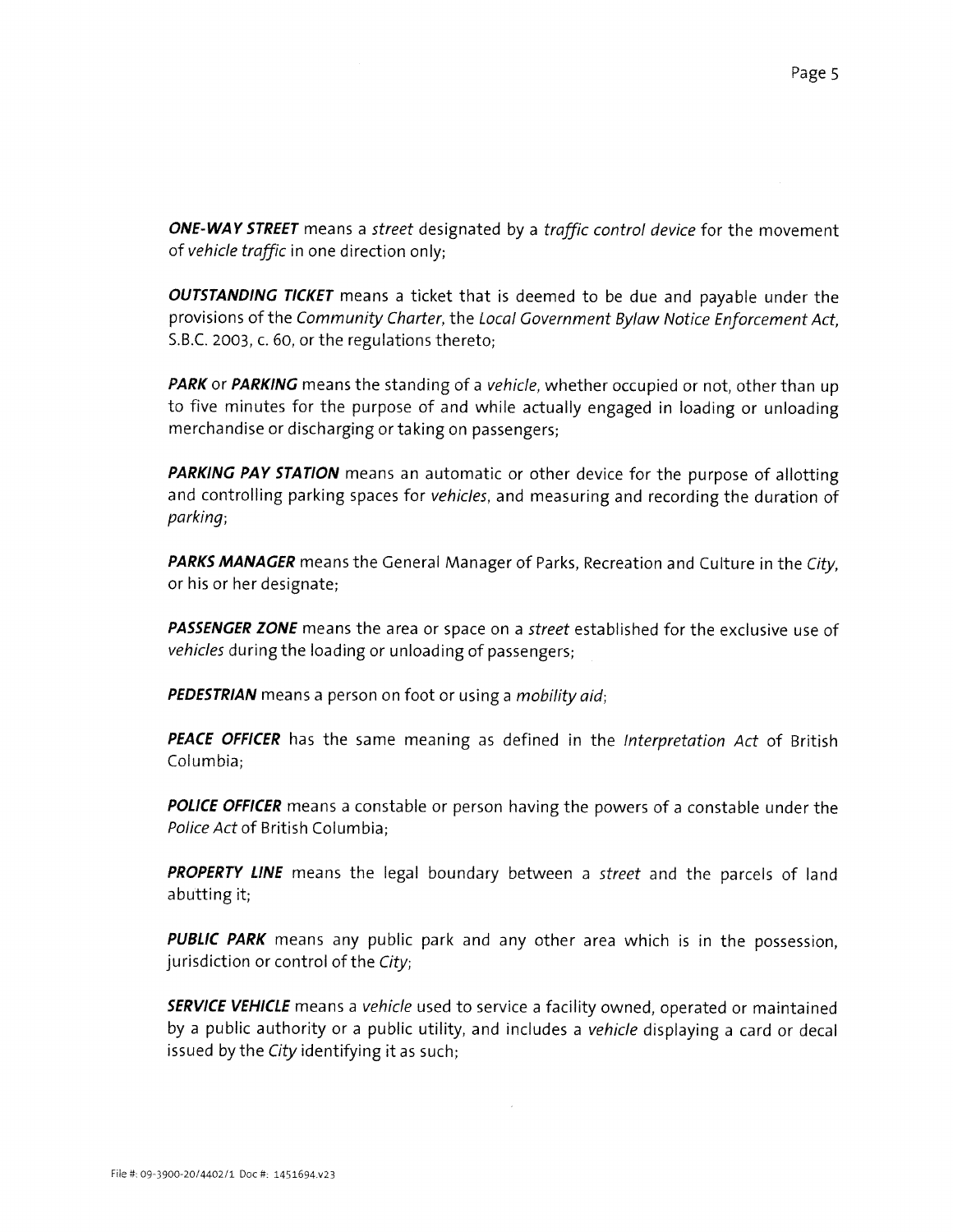**SHARED VEHICLE** means a vehicle owned and operated by a shared vehicle organization which provides vehicle sharing services to its members;

SIDEWALK means the portion of a street, improved for the use of pedestrians, between the curb lines or the lateral lines of a street and the adjacent property lines, but does not include a multi-use pathway;

**SIDEWALK CROSSING** means that portion of a sidewalk permanently improved or designed for the passage or entry of traffic;

SIGN means any traffic notice or advisory posting authorized on any street by the Engineer;

#### STOP or STOPPING means

- (a) when required, a complete cessation from movement of a vehicle, and
- (b) when prohibited, the stopping or standing of a vehicle, whether occupied or not, except when necessary to avoid conflict with other traffic or to comply with the directions of a Police Officer, a traffic control signal, <sup>a</sup> sign, or a traffic control person;

**STREET** includes a public road, highway, bridge, viaduct, alley, right-of-way, sidewalk, and multi-use pathway, and any other way normally open to the use of the public;

**STREET FURNITURE** includes waste receptacles, benches, bus shelters, bicycle racks and any similar work, structure or equipment;

**TRAFFIC** means pedestrians, vehicles, and other conveyances, either singly or together, using any street;

TRAFFIC CONTROL DEVICE means any sign, signal, marking or other device, painted or erected, for the purpose of regulating traffic, and includes a traffic control signal;

**TRAFFIC CONTROL SIGNAL** means any device, manually, electrically or mechanically operated for the regulation of traffic, and which successively temporarily prohibits and permits traffic movement by displaying different signal indications;

**TRAFFIC ISLAND** means an area that is painted, curbed or raised between traffic lanes for the control of vehicle movements or for pedestrian refuge;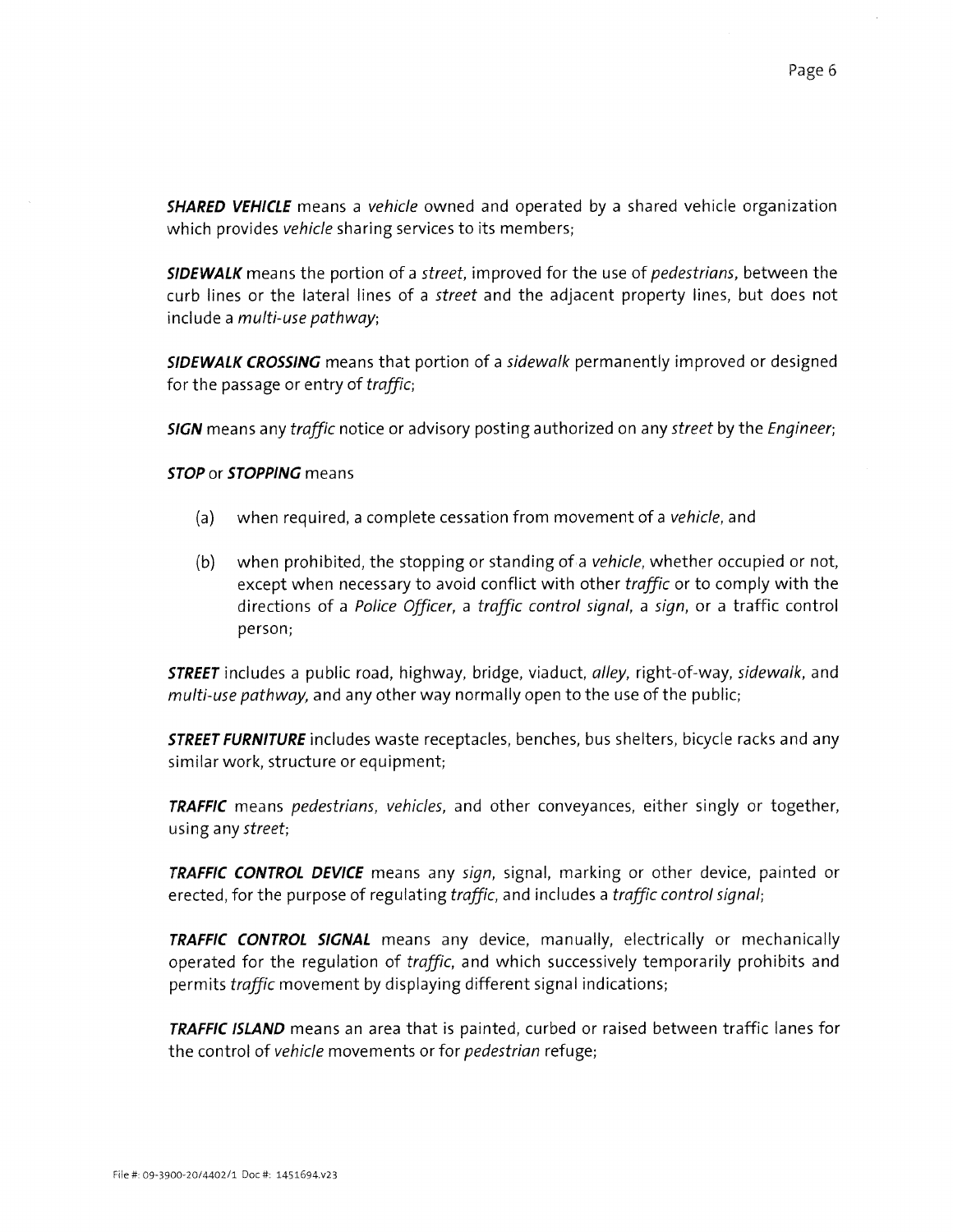**TRAILER** means a vehicle with or without power designed for carrying persons or property and for being drawn by <sup>a</sup> vehicle and so constructed that no part of its weight rests upon the towing vehicle;

**TRUCK** means a vehicle or combination of vehicles with a gross vehicle weight in excess of 13,600 kg;

**TRUCK ROUTE** means any street, or portion thereof, listed in Schedule A of this Bylaw;

TRUCK TRACTOR means a vehicle designed and used primarily for drawing another vehicle and not so constructed as to carry a load other than a part of the weight of a vehicle and load so drawn;

**VEHICLE** means a device in, upon, or by which a person or property may be transported or drawn upon a street, but does not include a mobility aid, cycle or a device designed to be moved only by human power.

# 3. Motor Vehicle Act

3.1 Unless otherwise contained in this Bylaw, all provisions of the Motor Vehicle Act of British Columbia, and Regulations thereto, present to the Act shall pertain to use and operations of a vehicle in the City.

# Part <sup>2</sup> — City Official's Duties and Powers

# 4. General Powers

- 4.1 The Engineer is hereby authorized to mark traffic lanes on a street and to designate a street or portion of <sup>a</sup> street on which <sup>a</sup> distinguishing single line or double line shall be marked, which lines need not be in the middle of the traveled portion of the street.
- 4.2 The Engineer is hereby authorized to designate a street or portion of a street upon which no vehicle shall be stopped or parked, or only such vehicles or classes of vehicles at such times and upon such conditions as may be prescribed by the Engineer.
- 4.3 The Engineer is hereby authorized to locate, establish and maintain upon any street such signs, traffic control devices or street furniture as may be deemed necessary for the regulation, direction and control of traffic on any street.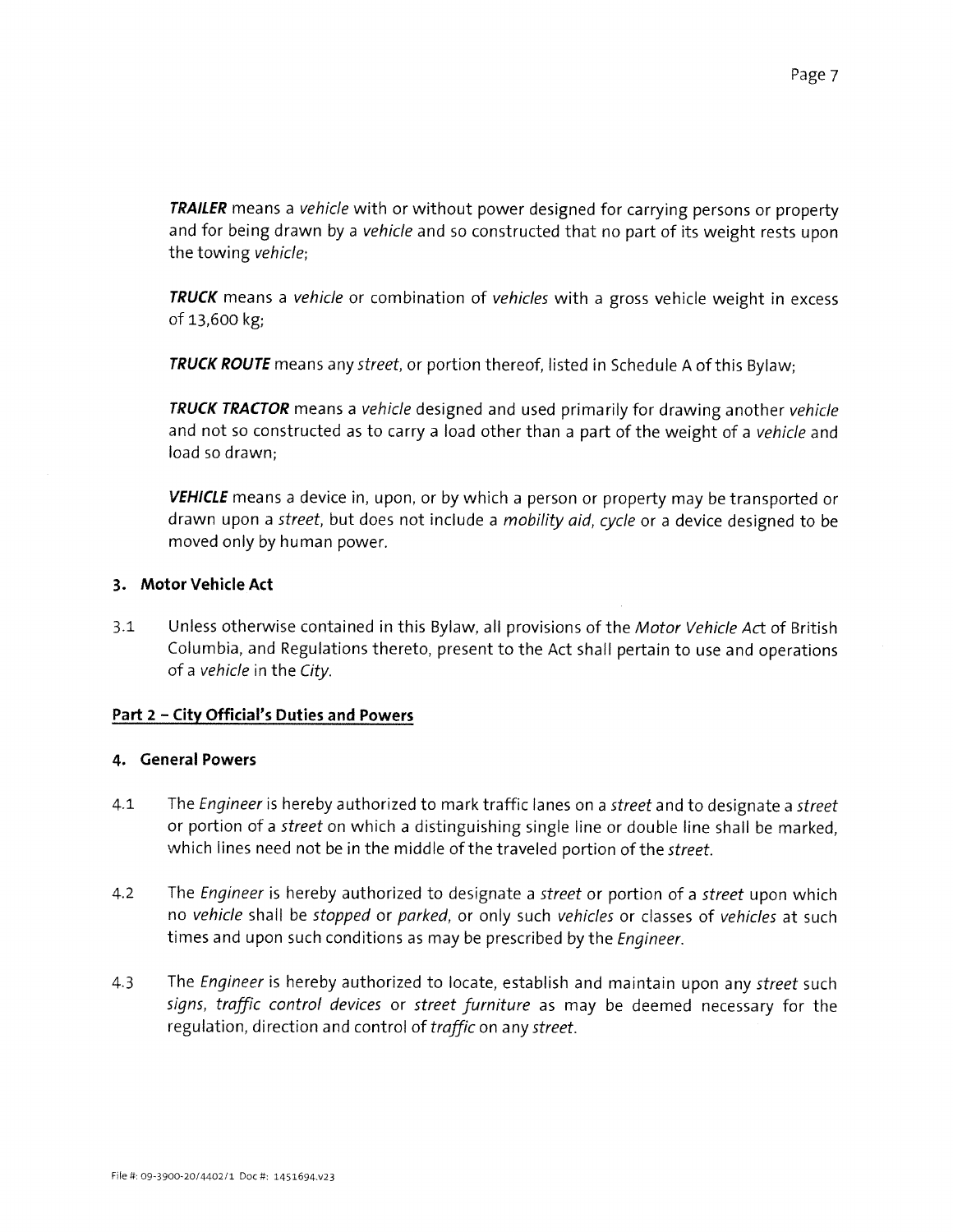- 4.4 The Chief of Police and Engineer are each hereby authorized to place or cause to be placed, for periods not exceeding 30 days at any one time, a portable traffic control device:
	- 4.4.1 at the entrance to dance halls, funeral parlors or other places of public assembly during the period of assembly therein;
	- 4.4.2 upon either or both sides of any street or portion of street along the route of any parade or in the vicinity of a large public gathering;
	- 4.4.3 at any other location in order to expedite the movement of traffic or to safeguard pedestrians or property;
	- 4.4.4 in front of any buildings or structures under construction, alterations, repairs or demolition.
- 4.5 A portable *traffic control device* placed in accordance with section 4.4 supersedes any provisions of this Bylaw or any regulations, warnings or directions displayed by any other sign or traffic control device.
- 4.6 The Parks Manager is authorized to exercise the same powers as the Engineer as set out in sections 4.1, 4.2 and 4.3 with respect to any street within any public park.
- 4.7 The Engineer is authorized to regulate and prohibit parking or stopping on a street for snow removal purposes and, without limiting the generality of the foregoing, may place a traffic control device for such purposes.
- 4.8 The Engineer is authorized to permit, upon payment of the prescribed fee, the construction, placement or erection of things on a street.
- 4.9 The Engineer is authorized to permit the construction of a culvert, sidewalk, curb, curb crossing, sidewalk crossing or boulevard crossing on any street, and no person shall cause, allow or permit such construction unless permission is provided in writing by the Engineer.
- 4.10 If any person fails to take any action required under this Bylaw in respect of real property, the Engineer may enter on to any real property and fulfill that requirement at the expense of the owner of that real property and recover the costs incurred as <sup>a</sup> debt, and may cause the debt to be collected in the same manner and with the same remedies as property taxes.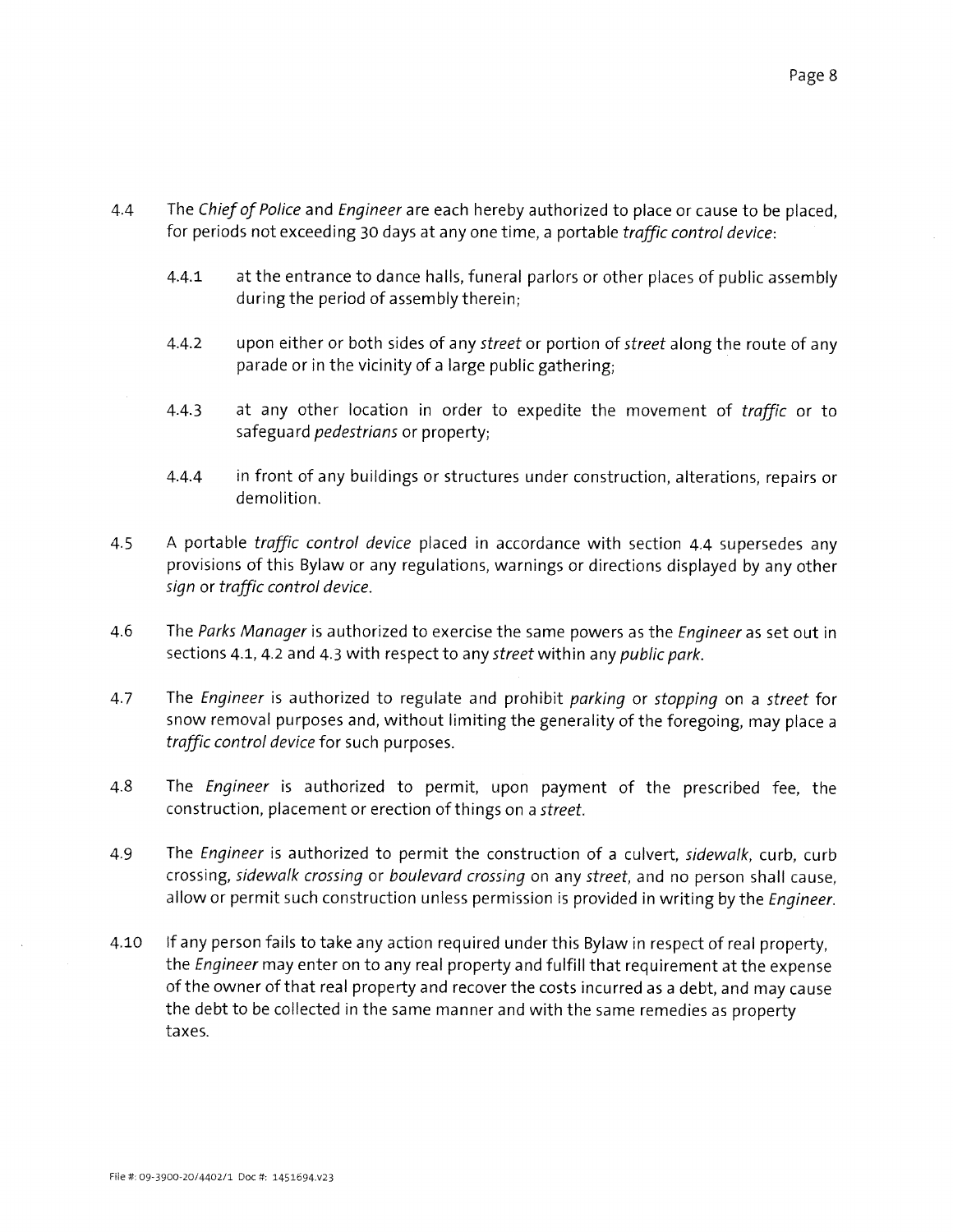4.11 The Engineer is authorized to recover any costs associated with the administration of this Bylaw, or for any damage to City property, from the person deemed responsible by the Engineer for such costs.

# 5. Engineering Permits and Exemptions

- 5.1 The Engineer, in issuing any permits or allowing for any exemptions under this Bylaw, may:
	- 5.1.1 impose any terms and conditions the *Engineer* considers necessary or desirable; and
	- 5.1.2 require the applicant to deposit with the City a security deposit or other indemnity, in an amount prescribed by the Engineer, to secure payment to the City for the cost of repairing or reconstructing any street or other property of the City damaged by the activities of the applicant.
- 5.2 Any person who is operating a vehicle or using a street under a permit issued or exemption granted under this Bylaw shall at all times comply with all of the terms and conditions set out in that permit or exemption.
- 5.3 Any person operating <sup>a</sup> vehicle or using <sup>a</sup> street under <sup>a</sup> permit issued or exemption granted pursuant to this Bylaw shall carry proof of the permit or exemption at all times when operating thereunder and shall produce it to any City representative or Peace Officer for inspection upon request.

# 6. Closing a Street

- 6.1 When, in the opinion of the Engineer, Fire Chief or Chief of Police, any street, or any portion of it is unsafe or unsuitable for traffic, or it is deemed advisable that traffic should be restricted or diverted, the Engineer, Fire Chief, or the Chief of Police may close such street or portion of it, or restrict or divert traffic, and for that purpose may erect or place a traffic control device, barriers, signs, notices, or other warnings.
- 6.2 The Engineer may, on application and payment of the prescribed fee, grant permission to any person to temporarily close a street or portion of a street.
- 6.3 No person shall enter, or travel upon such street or portion of a street so closed under section 6.1 or 6.2, or enter or travel thereon contrary to the restrictions placed upon traffic, or interfere in any way with any traffic control device, barrier, sign, notice or warning.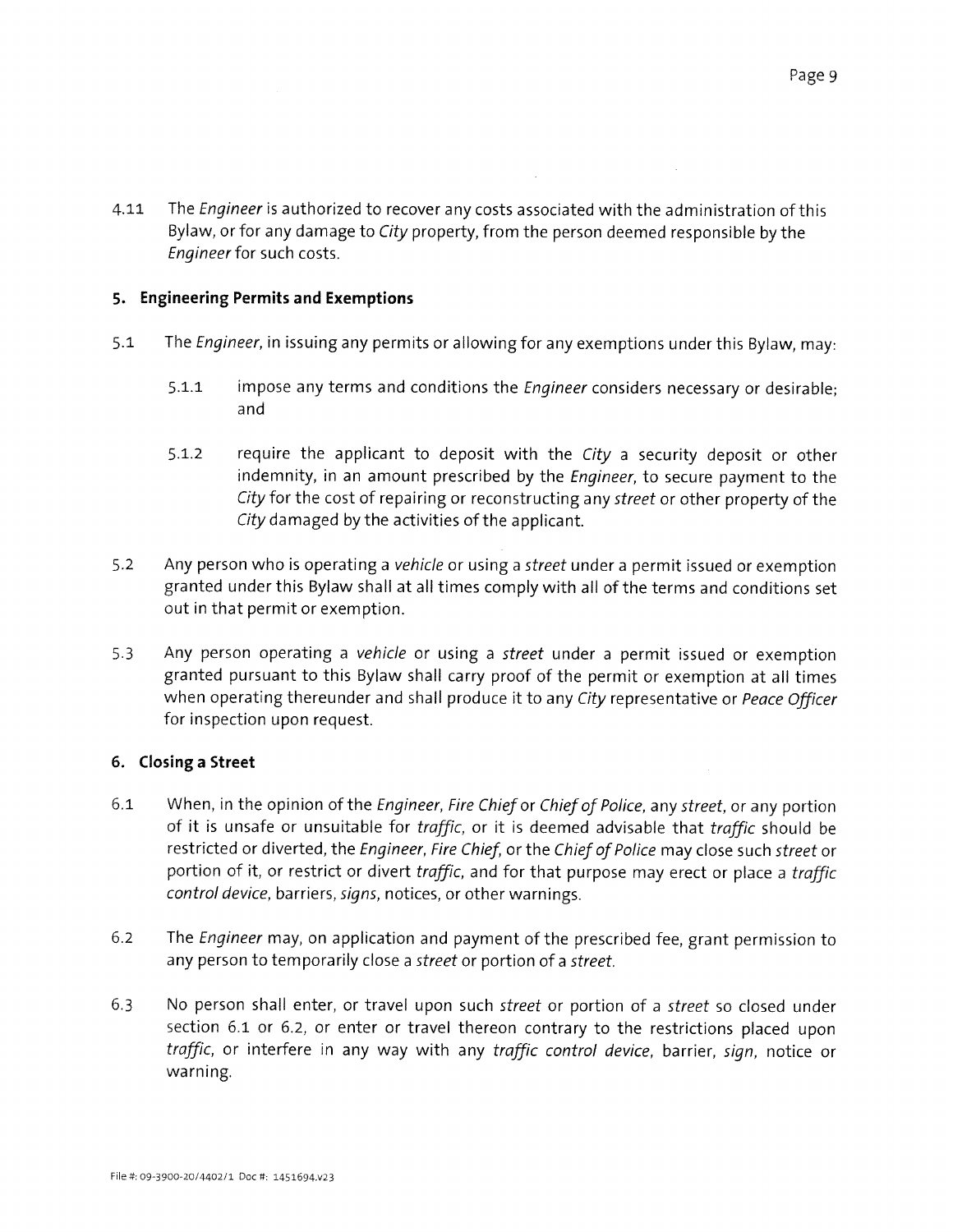# 7. Impounding Provisions

- 7.1 If any vehicle or obstruction is unlawfully occupying any portion of a street or public space, any bylaw officer, duly appointed as such by Council, or a Police Officer may take such vehicle or obstruction into custody and cause it to be removed, or impounded, and the City may recover its fees and costs for such removal, or impoundment from the owner of the vehicle or obstruction.
- 7.2 Any vehicle which has three or more outstanding tickets issued to it and is parked or stopped on any street or in any public space, shall be deemed to be unlawfully occupying the street or public space regardless of whether the vehicle is parked or stopped in compliance with the other provisions of this Bylaw and regardless of whether the driver of that vehicle has deposited the required fee in a parking pay station where required.
- 7.3 The City may release a vehicle or other thing taken into custody under section 7.1 to the owner provided that the owner provides proof of ownership, satisfactory to the City, and pays any applicable impounding fees and charges.

# Part <sup>3</sup> — Stopping and Parking Regulations

# 8. Stopping on Streets

- 8.1 No person shall *stop a vehicle* at any place where prohibited by this Bylaw.
- 8.2 No person shall stop a vehicle:
	- 8.2.1 at any place where a traffic control device prohibits stopping;
	- 8.2.2 within <sup>6</sup> metres of the approach side of a stop sign;
	- 8.2.3 within 6 metres of a fire hall on that side of the *street* on which the fire hall is located, or within 25 metres of <sup>a</sup> fire hall on the opposite side of the street on which the fire hall is located, unless otherwise restricted by a traffic control device;
	- 8.2.4 within <sup>5</sup> metres of <sup>a</sup> fire hydrant, measured either side from the point at the curb or edge of the roadway which is closest to the fire hydrant;
	- 8.2.5 in front of or within 2 metres of the nearest side of a boulevard crossing or sidewalk crossing;
	- 8.2.6 in front of or within 3 metres of the nearest side of an alley;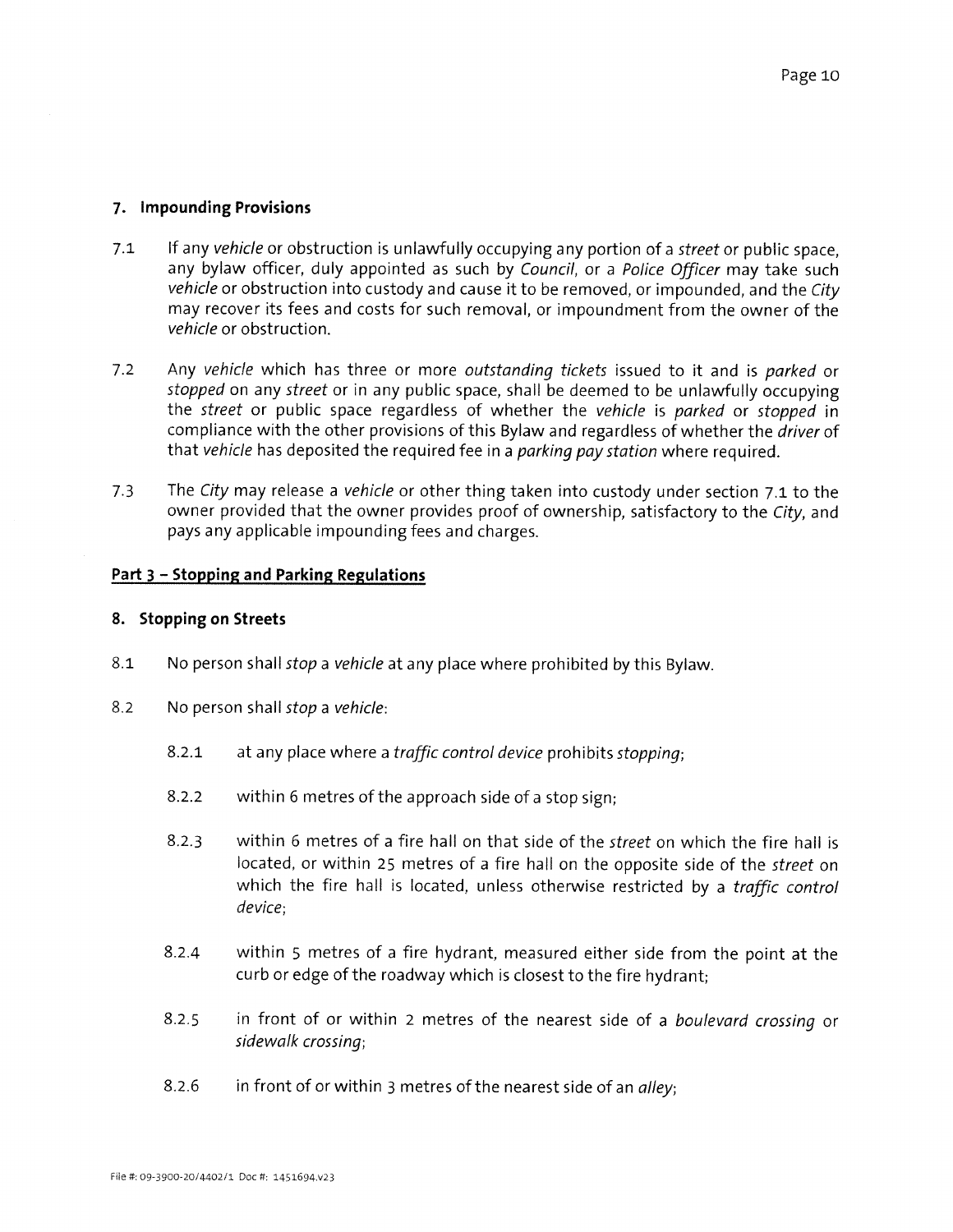- 8.2.7 alongside or opposite a street excavation or obstruction where to do so would obstruct the movement of traffic;
- 8.2.8 alongside a median, traffic island or traffic bulge;
- 8.2.9 on any *street* bounded by curbs where the *street* is less than 6 metres in width;
- 8.2.10 on the paved portion of any street, which does not have curbs or a yellow centerline, in such a manner or under such conditions as to leave available less than a width of 4 metres of pavement;
- 8.2.11 on the paved portion of any street, which has a yellow centerline, in such <sup>a</sup> manner or under such conditions as to leave less than <sup>3</sup> metres between the yellow centerline and the vehicle;
- 8.2.12 on any portion of a *street* indicated by a *sign* as reserved for one or more particular classes of vehicles, except for vehicles of that class and readily recognizable as such;
- 8.2.13 on any portion of a street designated as a bus stop unless the vehicle is a Coast Mountain Bus or a bus operated by <sup>a</sup> person permitted by the Engineer to use <sup>a</sup> bus stop;
- 8.2.14 on a crosswalk;
- 8.2.15 within 6 metres of either side of a crosswalk;
- 8.2.16 on a sidewalk;
- 8.2.17 on a sidewalk crossing;
- 8.2.18 on a multi-use pathway;
- 8.2.19 within 9 metres of the nearest edge of the pavement on an intersecting street where no sidewalk exists;
- 8.2.20 within an intersection.

# 9. Parking on Streets

9.1 No person shall park a vehicle at any place where prohibited by this Bylaw.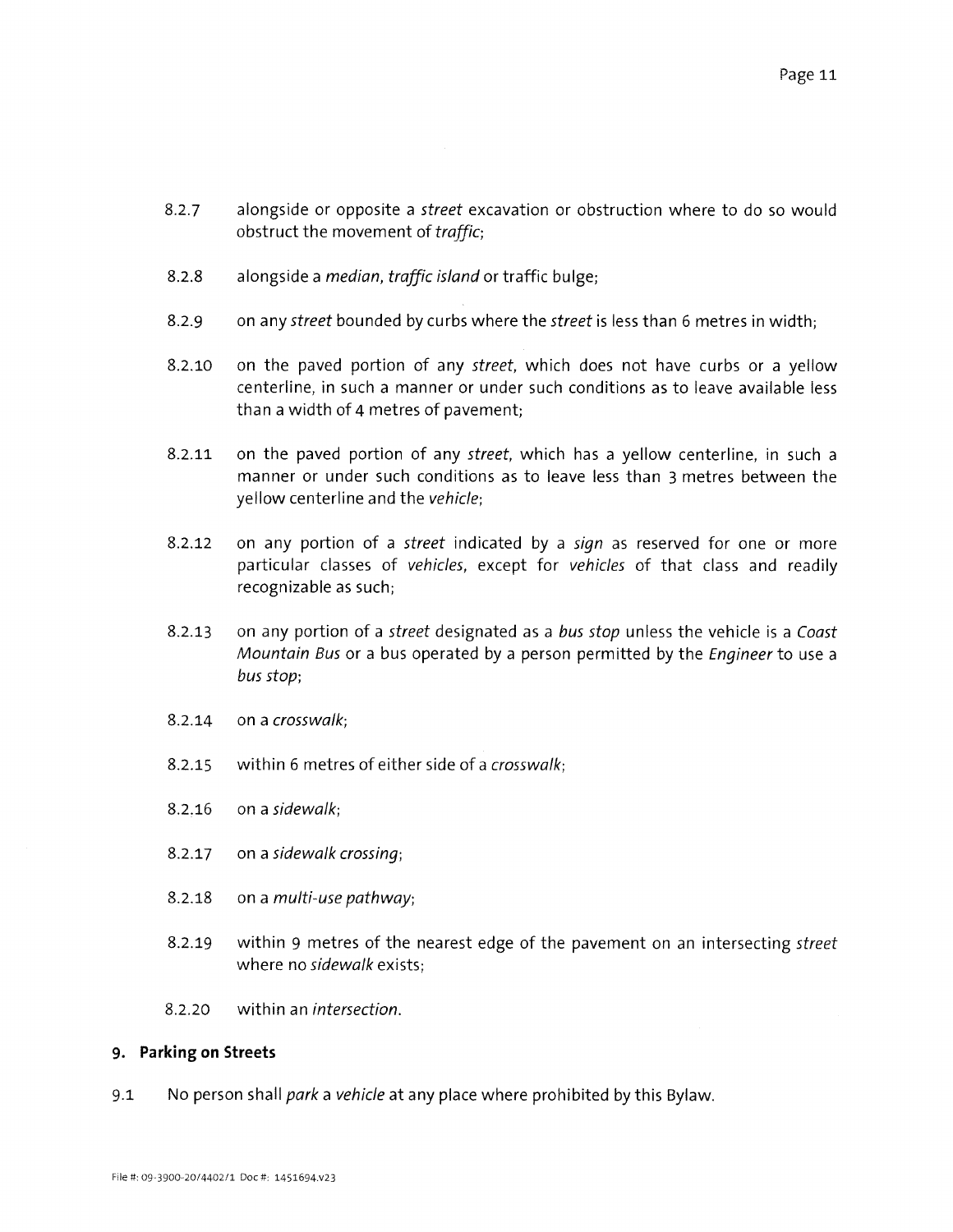# 9.2 No person shall park a vehicle:

- 9.2.1 at any place on a street where a traffic control device prohibits parking;
- 9.2.2 at any place on a street where a traffic control device restricts parking, except in accordance with such restriction;
- 9.2.3 opposite to or in such close proximity to another vehicle already stopped on the street as to obstruct or unduly restrict the free movement of vehicles on the street;
- 9.2.4 on any portion of a street for a longer period of time than indicated on any traffic control device which applies, except that this prohibition shall not apply on those holidays, other than Easter Monday, which are defined as such by the Interpretation Act of British Columbia;
- 9.2.5 at any place on a street for any continuous period exceeding 48 hours without movement.
- 9.3 Section 9.2.5 of this Bylaw shall not apply to a person lawfully *parking* a shared vehicle in a designated area.
- 9.4 Where a street or a portion of a street is subject to a parking regulation with a time limit, no person shall move a vehicle from one location to another location that is within one block of the initial location in an attempt to avoid the time limit.
- 9.5 Except as provided in section 9.6, no person shall *stop* or *park* a vehicle in a street other than:
	- 9.5.1 parallel with the curb or edge of the *street*;
	- 9.5.2 headed in the direction of traffic; and
	- 9.5.3 with the curbside wheels of the vehicle within 30 cm of the curb or the edge of the street.
- 9.6 Notwithstanding section 9.5, where a street or portion of a street has been marked or signed for angle parking, the driver of a vehicle shall park such vehicle at the angle to the curb indicated by such marks or signs and parallel to and between such marks and with the bumper as close to the curb as practicable.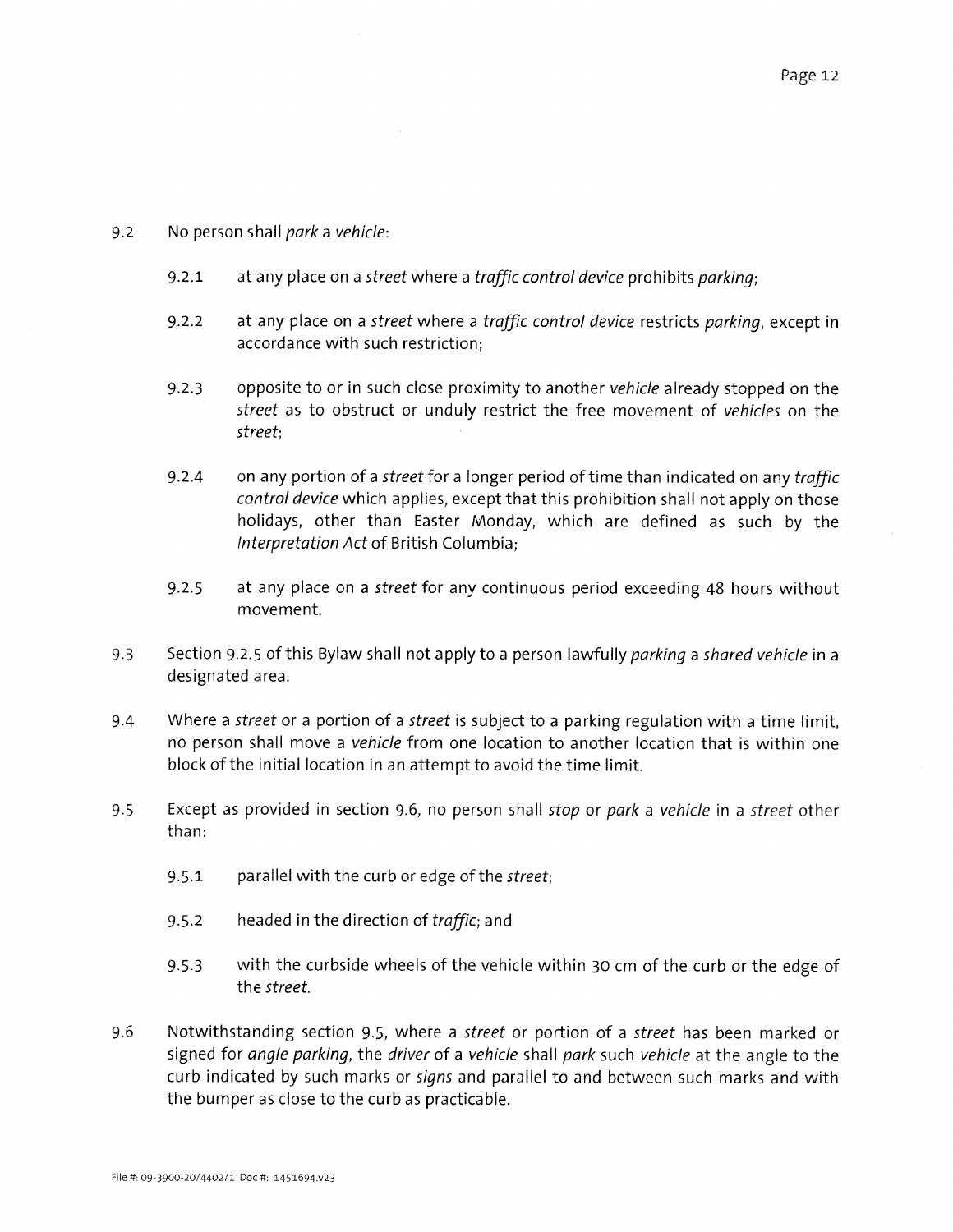9.7 No person having control or charge of a vehicle shall permit it to stand unattended on any perceptible grade on any *street* without turning the front or rear wheels to the curb or side of the street.

# 10. Stopping and Parking in Alleys

- 10.1 No person shall *stop a vehicle* in an *alley* where prohibited by this Bylaw.
- 10.2 No person shall stop a vehicle on an alley:
	- 10.2.1 within 2 metres of that portion of an intersecting alley;
	- 10.2.2 within 2 metres of the nearest edge of the closest sidewalk on an intersecting street;
	- 10.2.3 within 5 metres of the nearest edge of the pavement on an intersecting street where no sidewalk exists;
	- 10.2.4 in such <sup>a</sup> manner or under such conditions as to leave available less than <sup>a</sup> 3 metres width of the alley for the free movement of vehicles;
	- 10.2.5 opposite to or in close proximity to another vehicle already stopped in the alley in such a manner as to obstruct the free movement of other vehicles;
	- 10.2.6 within an area extending 0.5 metres from either side of, and <sup>3</sup> metres directly in front of, an identified fire door situated in a building abutting such alley;
	- 10.2.7 within an area extending 1.5 metres from either side of, and 5.5 metres directly in front of, a driveway or private road adjoining such *alley* or the vehicle access of a garage abutting such alley.

# 11. Parking Large Vehicles

- 11.1 No person shall park a vehicle exceeding 6.5 metres in length on any street outside of an industrial zoned area between the hours of 8:00 p.m. and 7:00 a.m.
- 11.2 No person shall park a trailer or a semi-trailer on any street without the trailer or semitrailer being attached to <sup>a</sup> vehicle capable of towing it, or in such <sup>a</sup> manner contrary to the standards established in the Motor Vehicle Act of British Columbia.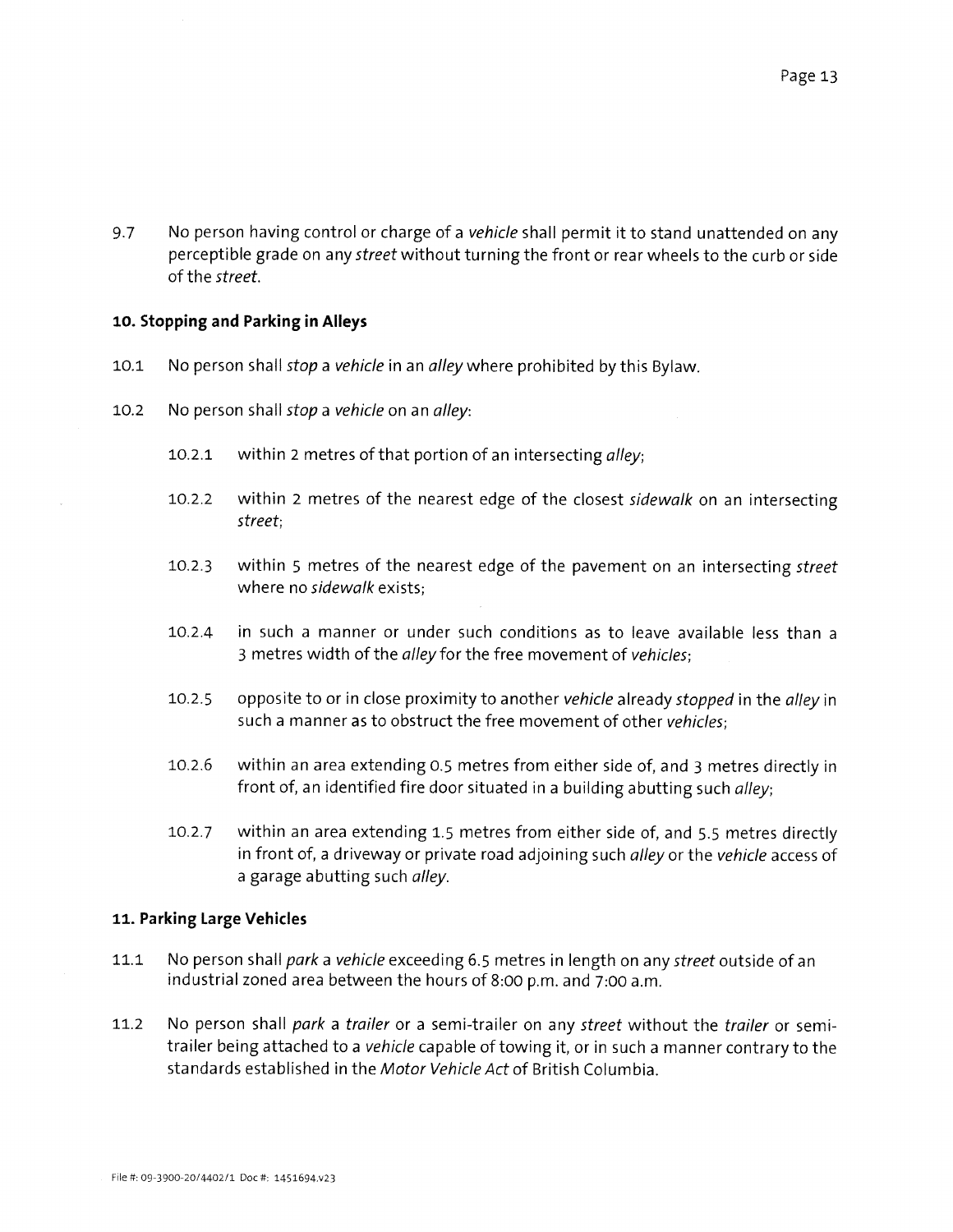- 11.3 Despite section 11.2, <sup>a</sup> person may par<sup>k</sup> <sup>a</sup> transfer trailer at <sup>a</sup> delivery site for up to <sup>30</sup> minutes while actively engaged in loading or unloading so long as:
	- 11.3.1 the transfer trailer is safely parked in an area where parking is not otherwise prohibited; and
	- 11.3.2 the transfer trailer is surrounded by a conspicuous traffic control device.
- 11.4 No person shall park any vehicle licensed for a gross vehicle weight of 4500 kg or more on any street, except where such street or portion thereof is zoned for industrial use.

# 12. Restricted Stopping and Parking Areas

- 12.1 No person shall stop a vehicle in a passenger zone except for the purpose of loading or unloading passengers and for <sup>a</sup> period not exceeding three minutes.
- 12.2 Notwithstanding section 12.1:
	- 12.2.1 the driver of an armored vehicle used to convey cash and other securities may stop in <sup>a</sup> passenger zone while <sup>p</sup>icking up or making delivery of such cash or securities; and
	- 12.2.2 <sup>a</sup> driver of <sup>a</sup> custom transit vehicle or <sup>a</sup> vehicle bearing <sup>a</sup> disabled parking permit may stop in <sup>a</sup> passenger zone for <sup>a</sup> period not exceeding <sup>20</sup> minutes.
- 12.3 No person shall stop a vehicle in a loading zone except for the purpose of loading or unloading passengers or materials and for <sup>a</sup> period not exceeding three minutes, in the case of passengers, and 30 minutes, in the case of materials.
- 12.4 Notwithstanding section 12.3, a driver of a custom transit vehicle or a vehicle bearing a disabled parking permit may stop in <sup>a</sup> loading zone for <sup>a</sup> period not exceeding <sup>20</sup> minutes.
- 12.5 No person shall park or stop a vehicle in a disabled parking zone unless that vehicle bears a disabled parking permit.
- 12.6 No person shall stop <sup>a</sup> vehicle in <sup>a</sup> commercial loading zone unless:
	- 12.6.1 the vehicle is a commercial vehicle;
	- 12.6.2 the name and address of its operator or owner displayed on the vehicle; and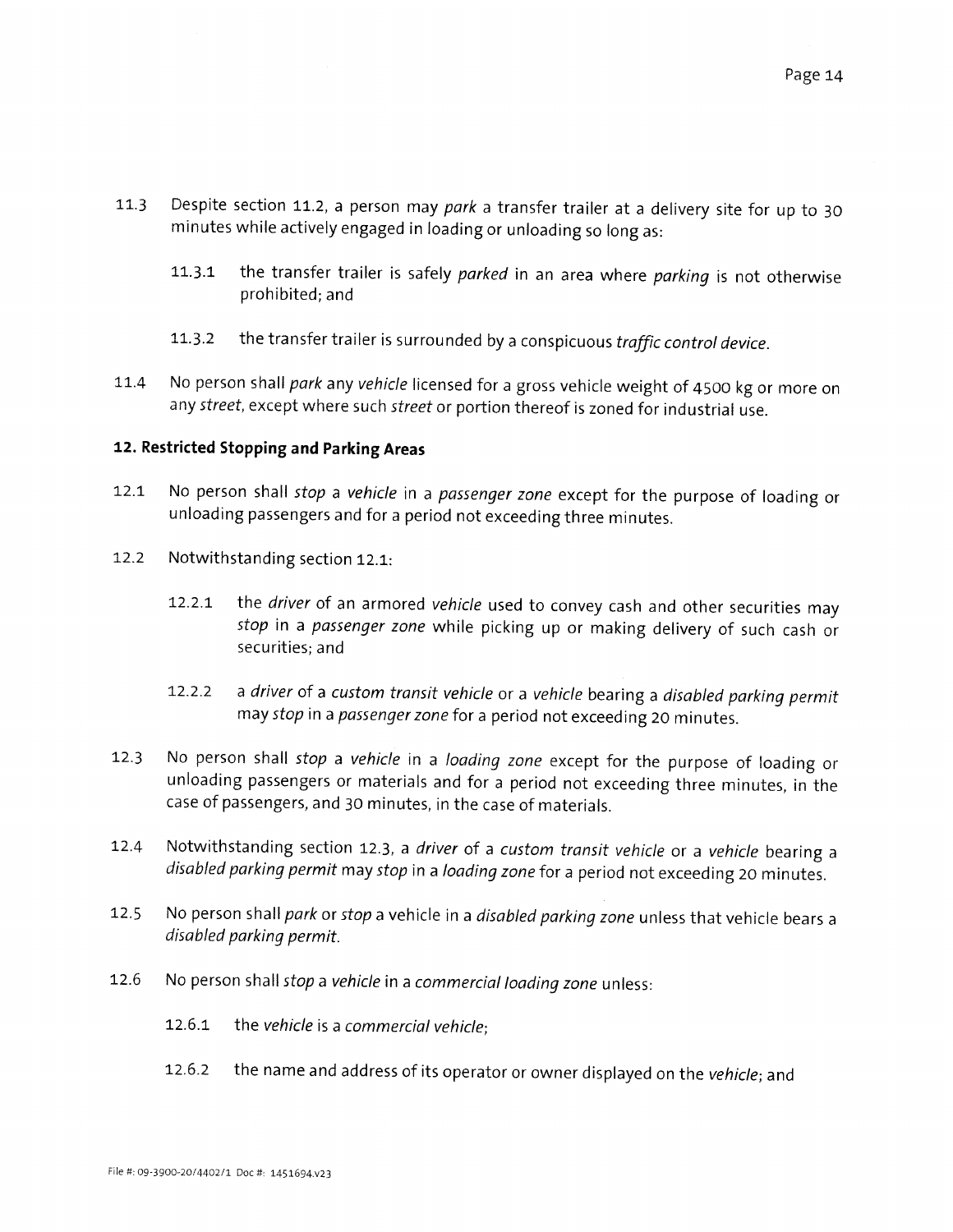12.6.3 the vehicle is actively engaged in loading or unloading materials, and for a period not exceeding 30 minutes.

#### 13. Residential Parking

- 13.1 Where the *Engineer* has designated a *street* or portion of a *street* for the parking of *vehicles* of residents of an area of the City only, and where a street or portion of a street has been identified and posted with a sign indicating that parking is prohibited except with a permit, a vehide which displays a valid permit authorizing parking in that area may be parked on those streets or portions of a street within the area, provided that all other parking restrictions are complied with.
- 13.2 Where the *Engineer* restricts parking under section 13.1, the *Engineer* may determine the form of permits, may make regulations as to the area and period for which the permits shall be valid, how they shall be displayed and distributed, and such other miscellaneous regulations as may be required, and may issue other permits which appear appropriate.
- 13.3 No holder of a permit issued under section 13.2 authorizing *parking* in an area specified in the permit area shall sell, assign or otherwise transferthat holder's interest in the permit
- 13.4 Where an area is subject to two or more *parking* limitations, including a limitation under section 13.1, the more restrictive regulation shall apply.

# 14. Parking Pay Stations

- 14.1 The Engineer may cause a parking pay station to be placed or erected on any street, highway, or other public place.
- 14.2 The *Engineer* shall ensure that the period of time, the days, and fee payable for the right to occupy each parking space is clearly set out on each parking pay station.
- 14.3 The *driver* of every vehicle to be parked in a place controlled by a parking pay station shall:
	- 14.3.1 deposit in the appropriate parking pay station the fee for parking in the manner and at the rate prescribed and as measured by the parking pay station; and
	- 14.3.2 not cause, allow or permit a vehicle parked in any space regulated by a *parking* pay station to remain in that space for any period longer than that indicated on the parking pay station or longer than the period as measured by the parking pay station for the amount of the fee deposited.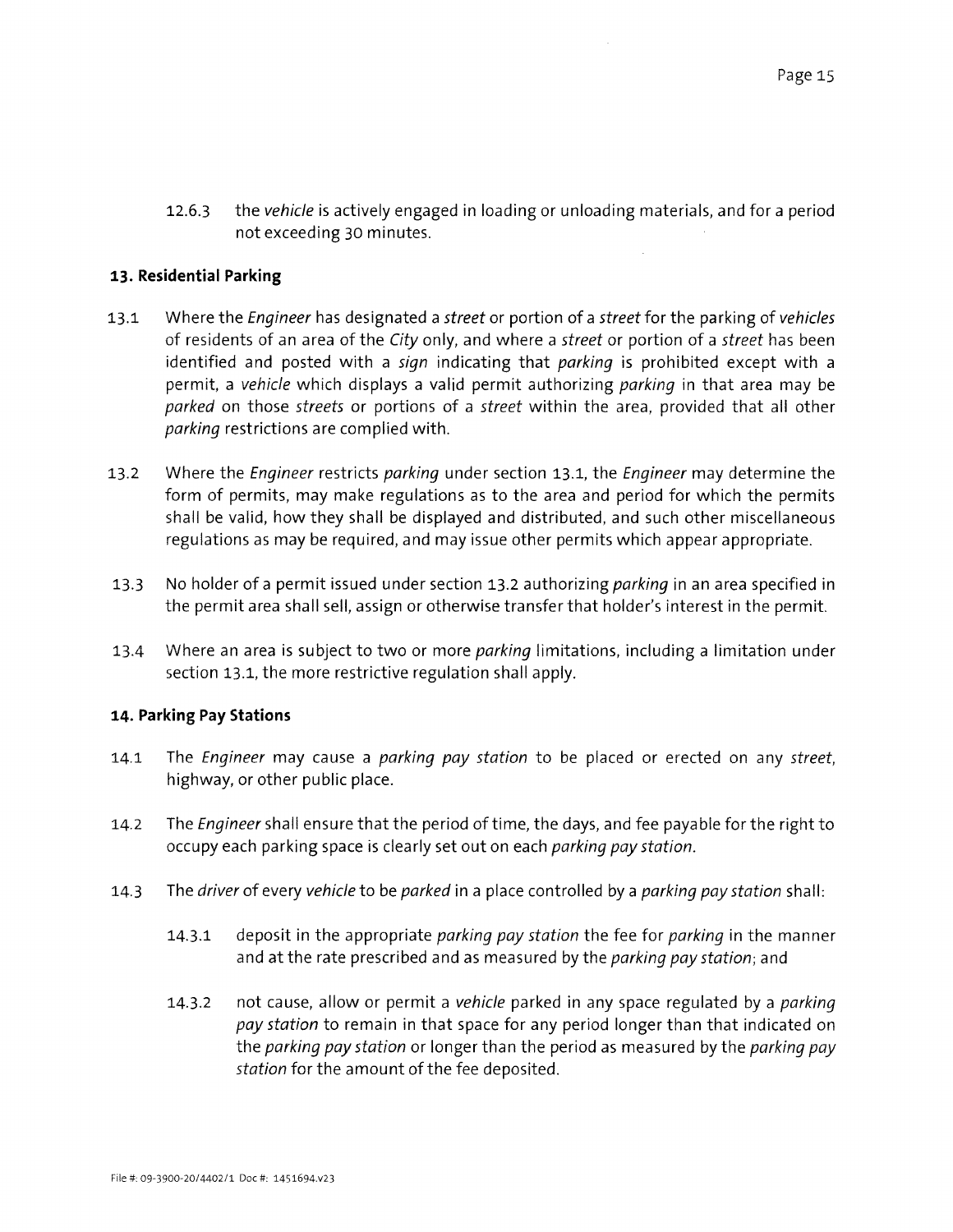- 14.4 The fee which shall be deposited in each parking pay station erected or placed pursuant to this section shall be that set out in the Fees and Charges Bylaw.
- 14.5 Every parking pay station which indicates that the period of parking for which the prescribed fee has been deposited therein has expired shall be taken as conclusive evidence that any vehicle found parked in the space regulated is illegally parked and in breach of the provisions of this Bylaw.

# 15. Stopping and Parking Exemptions

- 15.1 The provisions of this Bylaw regulating the operations, movement, stopping and parking of a vehicle shall not apply to any emergency vehicle while it is responding to an emergency call and sounding its siren, exhaust, whistle or bell, or while attending any emergency call, but this exemption shall not excuse the driver of any such emergency vehicle from exercising due and proper care for the safety of other traffic.
- 15.2 The provisions of this Bylaw prohibiting stopping or parking shall not apply to:
	- 15.2.1 <sup>a</sup> service vehicle; or
	- 15.2.2 tow vehicle,

while such vehicle is actually engaged in works requiring them to be stopped or parked in contravention of this Bylaw.

- 15.3 Section 15.2 shall not relieve the driver of a service vehicle or tow vehicle from taking due precaution to indicate the presence of such vehicle on the street while so parked or stopped, with traffic control devices as described in the Ministry of Transportation and Infrastructure's Traffic Control Manualfor Work on Roadways.
- 15.4 The Engineer may grant a temporary exemption from stopping and parking prohibitions at a specific location to a driver of a specified vehicle, as the Engineer deems fit, and under conditions the Engineer may impose.

# Part 4 – Use and Occupation of Streets

# 16. Use of Streets

16.1 No person shall occupy a trailer as living quarters while it is parked upon any street.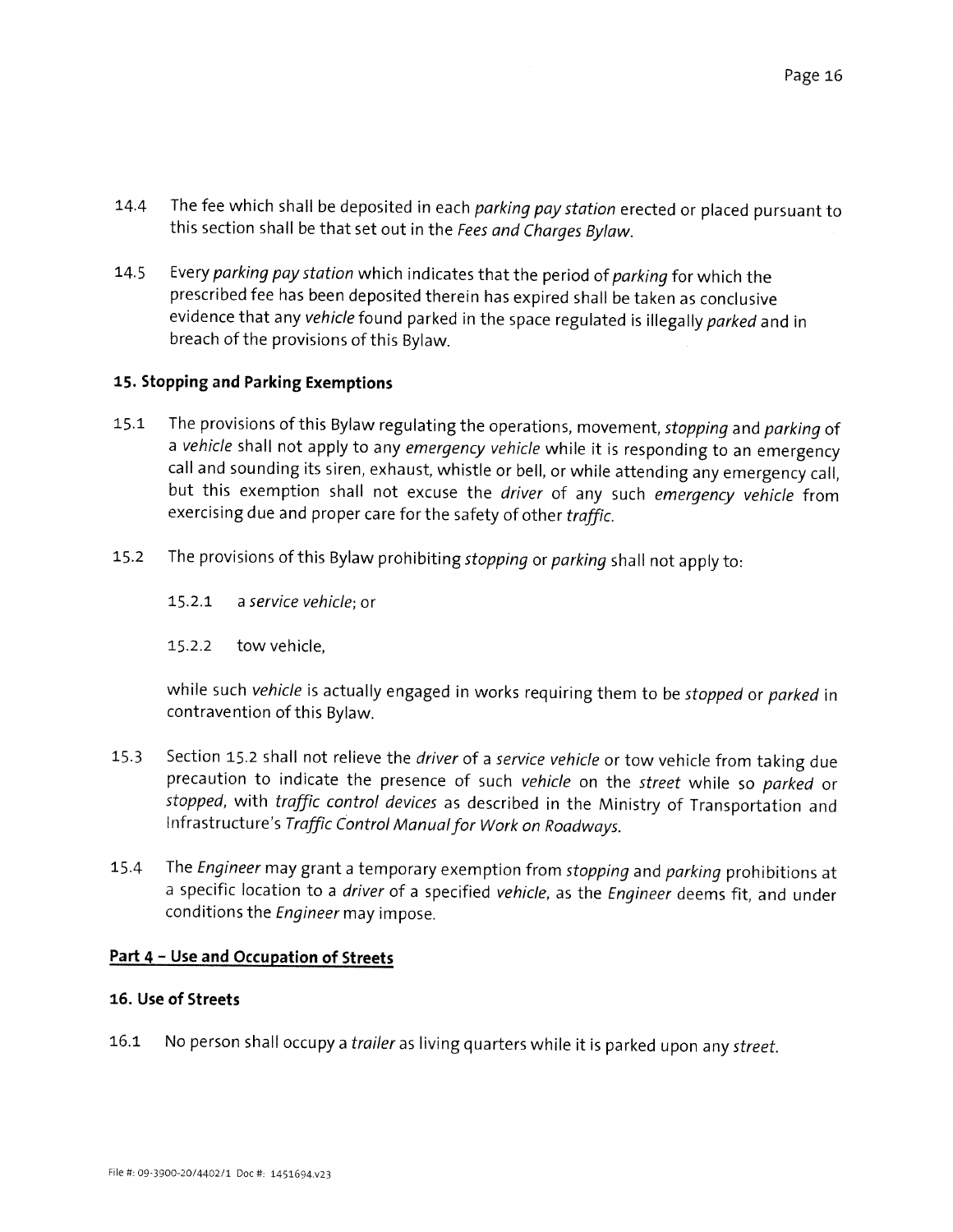- 16.2 No person shall park a trailer designed for occupancy by persons or for the carriage of goods and merchandise on any street within the City unless it is attached to a vehicle mechanically capable of towing the trailer.
- 16.3 No person shall make any repairs in connection with a vehicle while it is upon any street, other than such temporary repairs as are necessary for the removal of such vehicle from the street.
- 16.4 No person shall use any boulevard or street for the purpose of soliciting any services or donations, or soliciting, selling or displaying any article or thing, except with the written permission of the Engineer.
- 16.5 No owner or occupier of any land or premises shall permit any flow of water on or over any street from any land or premises under his or her control.
- 16.6 Any person who has caused, allowed or permitted any dirt, gravel or other debris to be carried from a premise onto a street by a vehicle shall, by the end of the day on which it was deposited, remove such dirt, gravel or other debris from the street.
- 16.7 If any person fails to remove dirt, gravel or other debris as required under section 16.6, the Engineer may direct that such dirt, gravel or other debris be removed from the street and direct that the cost of such removal be recovered under section 4.10 from the owner of the real property from which the dirt, gravel or other debris emanated.
- 16.8 No person shall use any street for the purpose of performing any work or doing any act not associated with the normal use of any such street for traffic purposes.
- 16.9 No person shall use any *street* in a manner which would in any way impede or interfere with traffic.
- 16.10 No person shall use any street in a manner which could deface or injure any such street.
- 16.11 No person shall use any street for the purpose of storing any material or substance, except with the written permission of the Engineer.
- 16.12 No person shall drop, or permit to be dropped, any oil, gasoline, grease, or similar substance:
	- 16.12.1 directly onto any street; or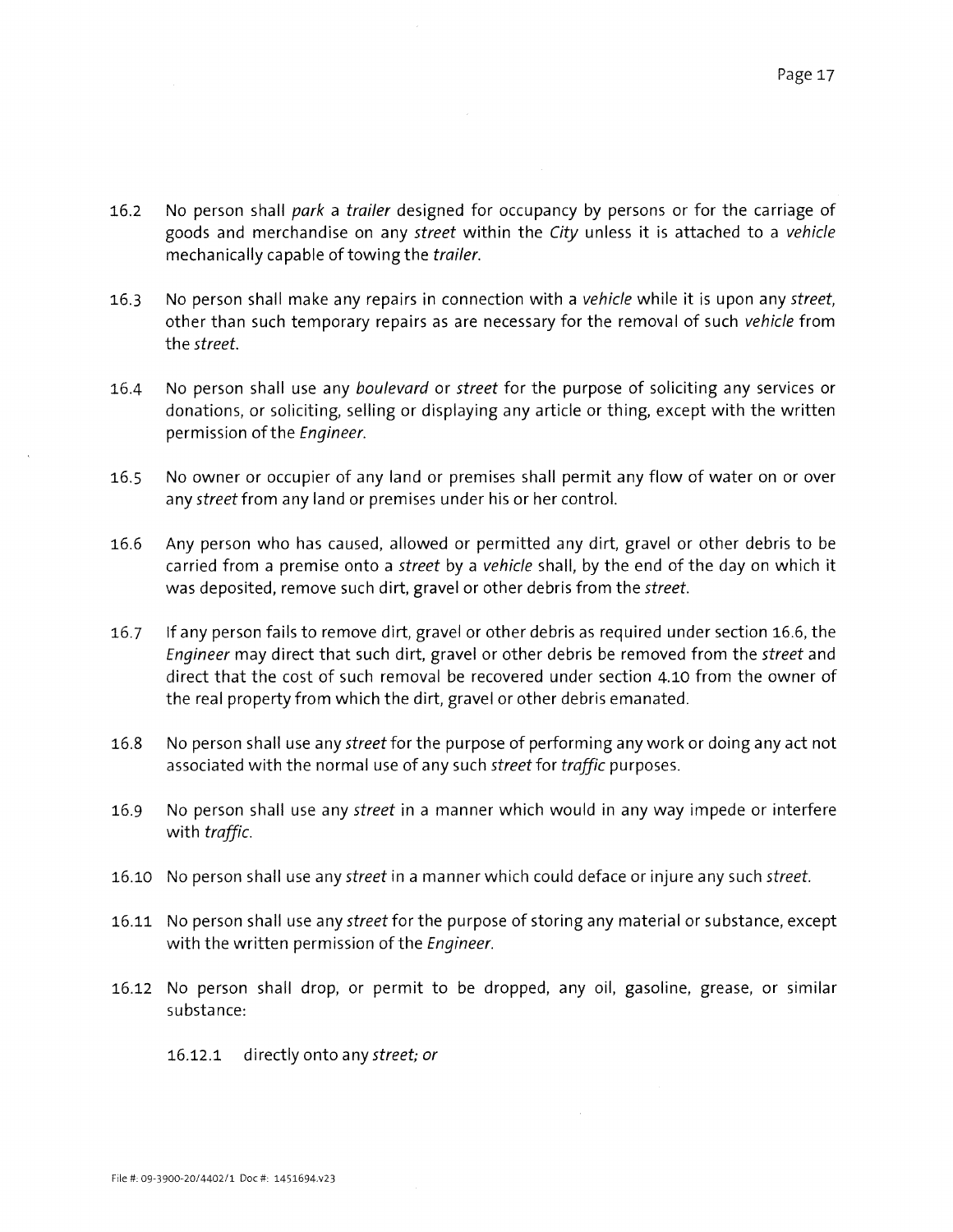- 16.12.2 indirectly onto any street by way of leaking or otherwise escaping from <sup>a</sup> vehicle.
- 16.13 No person shall build, construct, place, maintain, occupy or cause to be built, constructed, placed, maintained or occupied on any street, any structure, object, substance, or thing which is an obstruction to the free use of such street or which may encroach or lay thereon, without first obtaining the written permission of the Engineer.

#### 17. Proof of Insurance

17.1 No person shall operate, park or stop a vehicle on a street unless proof of valid insurance clearly displayed on that vehicle.

# 18. Emerging from Alley or Private Road

18.1 The *driver* of a *vehicle* emerging from an *alley*, or from public or private premises, shall stop such vehicle immediately prior to driving onto a sidewalk or boulevard or into any street or intersecting alley, and only proceed when safe to do so.

# Part <sup>5</sup> — Sidewalks, Curbs and Multi-Use Pathways

#### 19. Driving Over Curbs

19.1 No person shall move, drive, run, or propel any vehicle over or across any curb or boulevard unless it has been lowered or otherwise constructed to form <sup>a</sup> suitable crossing, and permission to lower or construct such curb, boulevard, or crossing having first been obtained in writing from the Engineer.

#### 20. Driving on Sidewalk

20.1 No person shall drive, run, or propel any vehicle or cycle along, over, or across any sidewalk except at alley crossings or sidewalk crossing constructed for vehicle traffic.

#### 21. Multi-Use Pathways

- 21.1 No person shall operate a vehicle, other than a service vehicle, on a multi-use pathway.
- 21.2 Any person operating a cycle, skateboard, longboard, in-line skates, scooter or similar nonmotorized conveyance on a *multi-use pathway* must yield to a *pedestrian* using the *multi*use pathway.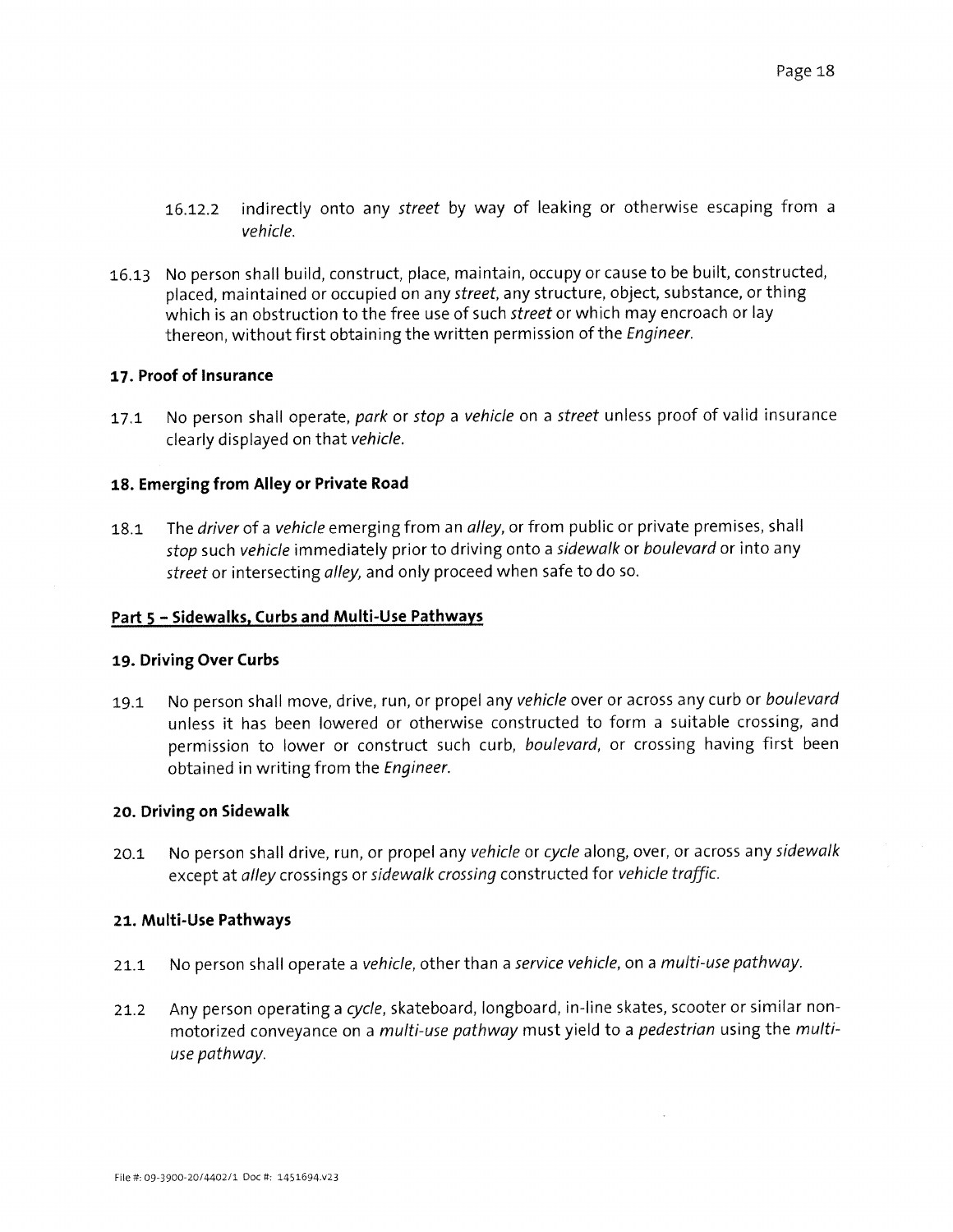# Part 6 — Pedestrians and Cycles

#### 22. Pedestrians

- 22.1 Every pedestrian crossing a street at any point other than within a crosswalk shall give the right-of-way to any vehicle upon the street.
- 22.2 No pedestrian shall jaywalk on any street.
- 22.3 Notwithstanding the provisions of this section, every driver of a vehicle shall exercise due care for the safety of a *pedestrian* or person riding a cycle, and shall give warning by sounding the horn when necessary, and shall exercise proper precaution upon observing any child or any confused or incapacitated person upon a street.

# 23. Cycles and Non-Motorized Conveyances

- 23.1 No person shall ride or use any cycle on any sidewalk except where permitted by a traffic control device.
- 23.2 No person shall ride a cycle upon a street or multi-use pathway while wearing headphones, or any other manufactured device capable of transmitting sound, over or in close proximity to both ears, excep<sup>t</sup> that this prohibition shall not apply to the wearing of <sup>a</sup> device designed and worn for the purpose of improving the wearer's ability to hear sounds emanating from outside of the device.
- 23.3 No person shall ride a cycle upon a street or multi-use pathway unless the bicycle is equipped with <sup>a</sup> bell capable of being used as <sup>a</sup> warning.
- 23.4 Every person riding a cycle upon a street or multi-use pathway must do so as required by the Motor Vehicle Act of British Columbia and, without limitation, must use all of the equipment as provided in that Act pertaining the use or operation of a cycle on a street.

# Part 7 — Public Parks

# 24. Traffic in Public Parks

24.1 No person shall drive, park or stop a vehicle in a public park where prohibited by this Bylaw.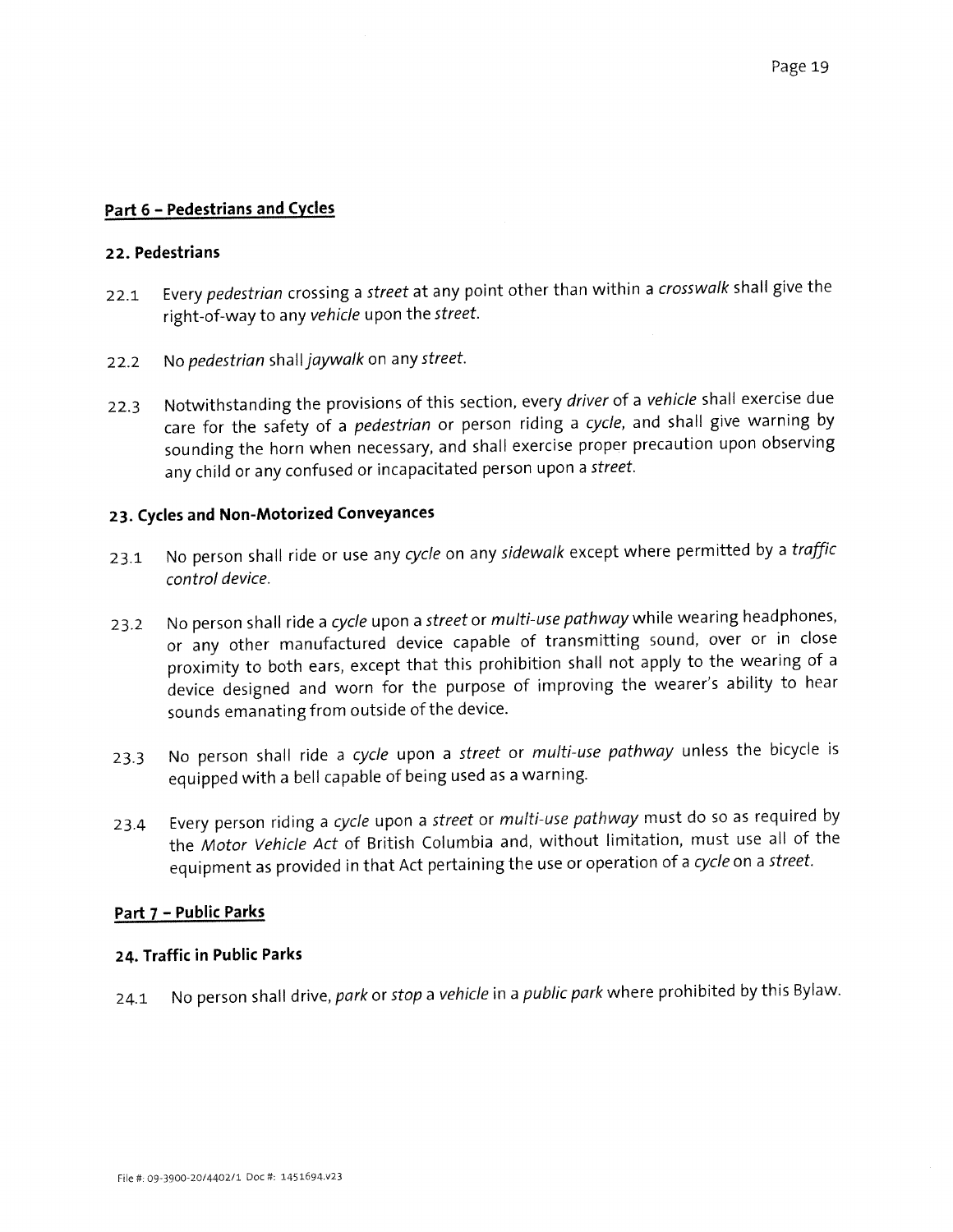# 24.2 No person shall:

- 24.2.1 drive, park or stop a vehicle at any place in a public park where vehicles are prohibited by <sup>a</sup> sign;
- 24.2.2 drive any vehicle in any public park except on the paths, roadways or multi-use pathways provided for such purpose;
- 24.2.3 drive any vehicle in any public park without reasonable consideration of other persons using the public park;
- 24.2.4 drive any vehicle in any public park in such a manner as would disturb the enjoyment of by others, or might cause injury or damage to other persons, animals or property;
- 24.2.5 drive any vehicle in any public park at a greater speed than 30 kilometres per hour or such lesser spee<sup>d</sup> as may be directed by <sup>a</sup> sign;
- 24.2.6 drive any vehicle having a gross weight with load of more than 4500 kg in any public park without the written permission of the of Parks Manager;
- 24.2.7 drive over, park or stop any vehicle on any flower bed, or on any grass area in any public park excep<sup>t</sup> when directed by <sup>a</sup> City representative.

# Part 8 - Commercial Vehicles

# 25. Size, Weigh and Loading Restrictions

- 25.1 Hereby incorporated as par<sup>t</sup> of this Bylaw are:
	- 25.1.1 Motor Vehicle Act Regulations, B.C. Reg. 26/58:
		- 25.1.1.1 Section 19.01;
		- $25.1.1.2$ Section 19.02;
		- 25.1.1.3 Section 19.03,
		- $25.1.1.4$ Section 19.05; and
		- $25.1.1.5$ Section 19.06;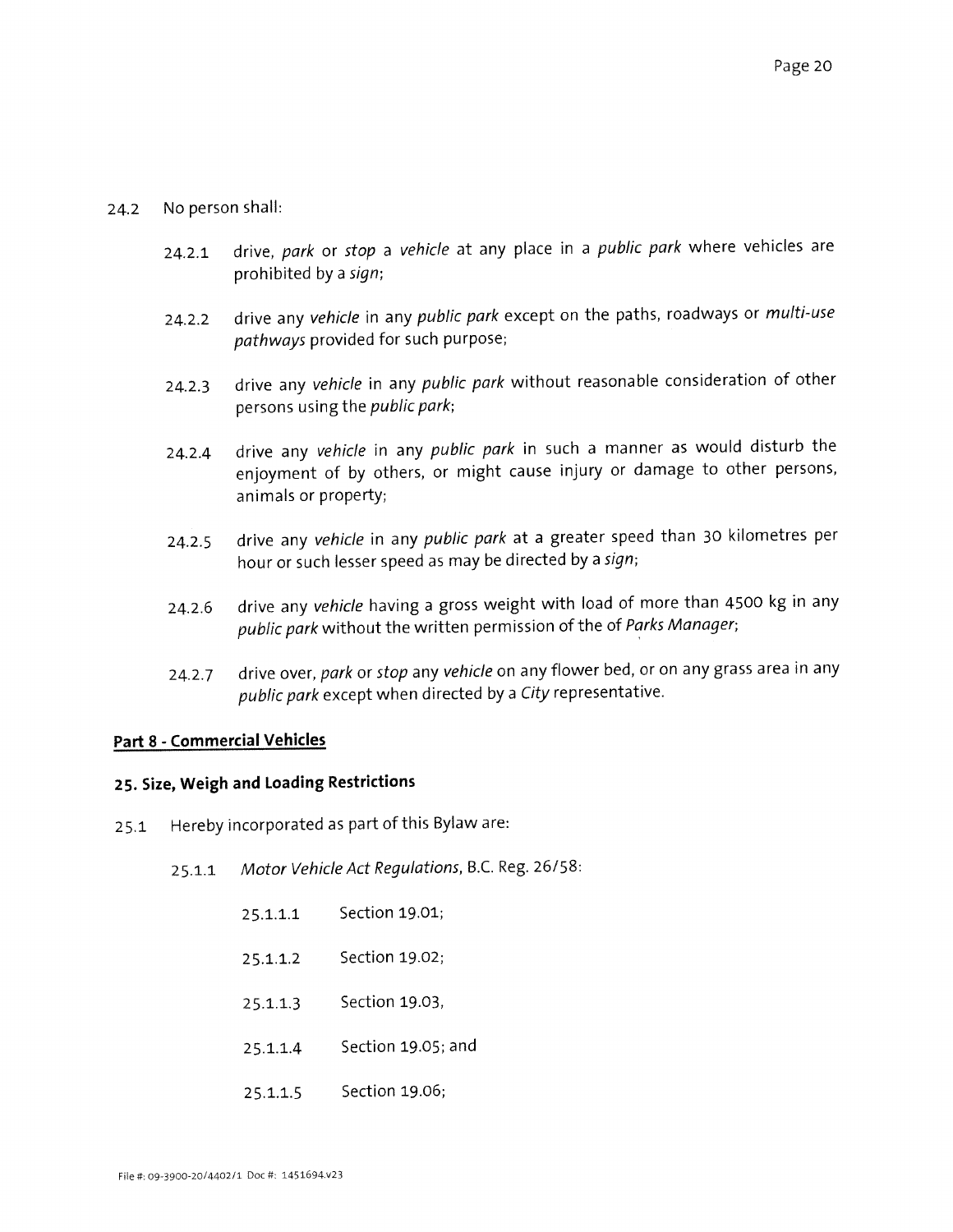- 25.1.2 Motor Vehicle Act Regulations, B.C. Reg. 26/58 Division <sup>35</sup> Securement of Vehicle Loads;
- 2S.1.3 Commercial Transport Act Regulations, B.C. Reg. 30/78:
	- 25.1.3.1 Division 1 [Interpretation];
	- 25.1.3.2 Division 2 [Application];
	- 25.1.3.3 Division 7, Commencing at Section 7.06[Size and Weight Regulations]; and
	- $25.1.3.4$ Division 8 [Pilot Cars and Sign].
- 25.2 No person shall operate a vehicle on any street in the City contrary to a regulation adopted by this Bylaw.

#### 26. Width and Height

26.1 For convenience, the table below briefly summarizes the width and height restrictions in this Bylaw. Where any discrepancies exist, section <sup>25</sup> takes precedence.

|         | <b>Width Restriction</b> | <sup>1</sup> Height Restriction |
|---------|--------------------------|---------------------------------|
| Vehicle | Maximum 2.6m             | Maximum 4.15m                   |

#### 27. Truck Routes and Times

- 27.1 No person shall operate a *truck* other than on a *truck route* during designated times as set out in Schedule "A" to this Bylaw.
- 27.2 Despite section 27.1, a person operating a *truck* may, for the purposes of engaging in and returning from <sup>a</sup> local delivery, exit <sup>a</sup> truck route provided that the person:
	- $27.2.1$ exits the truck route:
		- 27.2.1.1 onto the City arterial street at the point closest to the point of the local delivery, or
		- $27.2.1.2$ closest to the point of local delivery, if the point of local delivery is closer to <sup>a</sup> truck route than <sup>a</sup> City arterial street;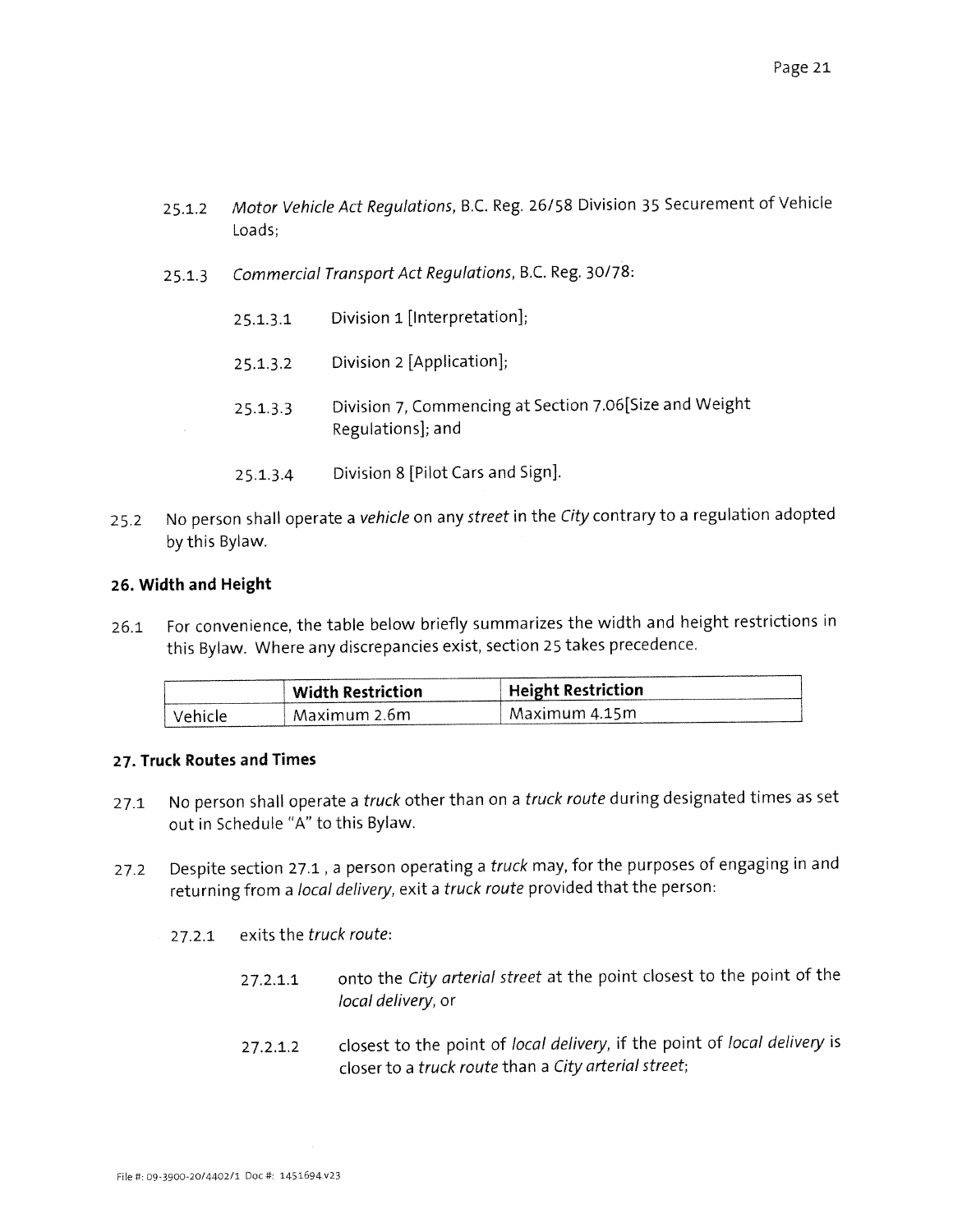- 27.2.2 when using a City arterial street, exits that street at the point closest to the point of local delivery;
- 27.2.3 after the local delivery is completed, returns:
	- 27.2.3.1 directly to the closest City arterial street, and then directly to the closest truck route, or
	- 27.2.3.2 directly to the closest truck route if the point of local delivery is closer to a truck route than a City arterial street; and
- 27.2.4 at all times when driving off of a truck route or City arterial street, proceeds by the shortest route possible to the local delivery.
- 27.3 Any person operating a truck engaging in a local delivery other than on a truck route must make that pick-up or delivery:
	- 27.3.1 between the hours of 7:00 a.m. and 6:00 p.m. Mondays to Fridays; and
	- 27.3.2 between the hours of 8:00 a.m. to 5:00 p.m. on Saturdays.
- 27.4 For greater certainty, no person shall make a local delivery by a truck that is otherwise restricted to <sup>a</sup> truck route on Sundays or Statutory Holidays as defined in the Interpretation Act of British Columbia.

# 28. Truck Route Exemptions

- 28.1 Section 27 shall not apply to:
	- 28.1.1 a truck operated by the City;
	- 28.1.2 an emergency vehicle; or
	- 28.1.3 <sup>a</sup> service vehicle.
- 28.2 The Engineer may, upon payment of the prescribed fee, grant written exemptions to section 27 of this Bylaw.
- 28.3 The Engineer may gran<sup>t</sup> genera<sup>l</sup> exemptions to section <sup>27</sup> of this Bylaw for up to six months and may provide notice of the exemption in the form and manner, at the times and as often as the *Engineer* considers reasonable.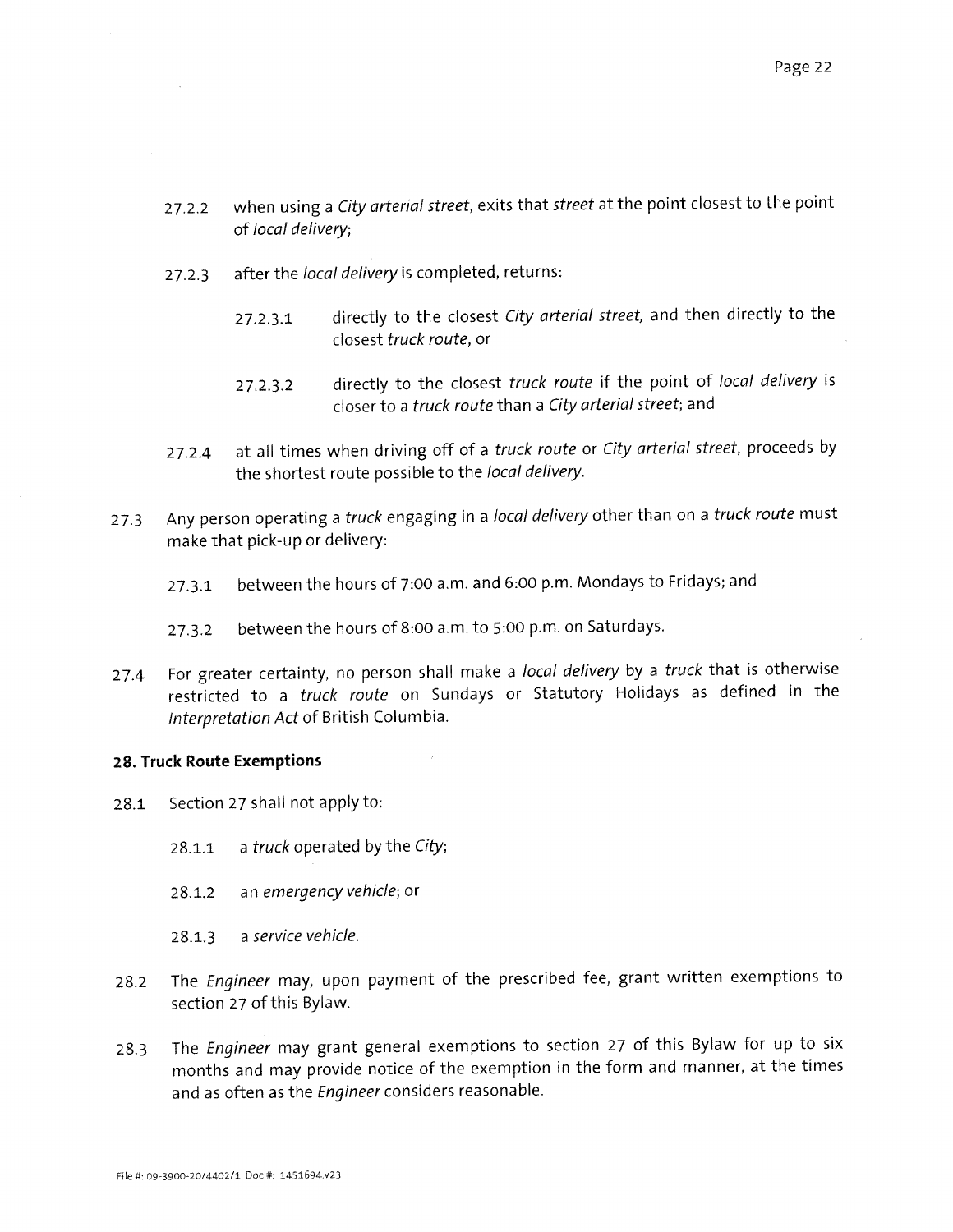$\mathcal{L}_{\mathcal{L}}$ 

#### 29. Oversize Vehicles

- 29.1 No person shall drive or operate a vehicle on any street, either unladen or with load, exceeding any of the limitations contained in this Bylaw.
- 29.2 The Engineer may, upon payment of the prescribed fee, permit in writing the operation and driving of vehicles which, pursuan<sup>t</sup> to section 29.1 of this Bylaw, are otherwise prohibited from being operated or driven on streets.

# 30. Engine Brakes

30.1 No person shall use engine brakes, including compression release engine brakes, commonly known as Jacobs brakes, excep<sup>t</sup> in an emergency situation that requires their use.

#### Part 9 - Speed Limits

#### 31. Speed Limits

- 31.1 No person shall drive a vehicle on any street in the City at a greater rate of speed than 50 kilometers per hour, unless otherwise posted.
- 31.2 Subject to sections 31.3 and 31.4, the *Engineer* is hereby authorized to establish a rate of spee<sup>d</sup> for any street within the City.
- 31.3 Where <sup>a</sup> spee<sup>d</sup> limit is established at elementary schools, the rate of spee<sup>d</sup> shall be <sup>30</sup> kilometers per hour, and this spee<sup>d</sup> limit shall apply between 8:00 am. and 5:00 p.m. on school days.
- 31.4 Where <sup>a</sup> spee<sup>d</sup> limit is established at <sup>p</sup>laygrounds, the posted rate of spee<sup>d</sup> shall be <sup>30</sup> kilometers per hour, and this spee<sup>d</sup> limit shall apply from dawn to dusk.
- 31.5 No person shall drive any vehicle at <sup>a</sup> rate of spee<sup>d</sup> in excess of <sup>20</sup> kilometres per hour on any alley.
- 31.6 The Engineer may cause to be erected, at a location and in manner to be determined by the Engineer, any traffic control device necessary to <sup>g</sup>ive effect to this Bylaw.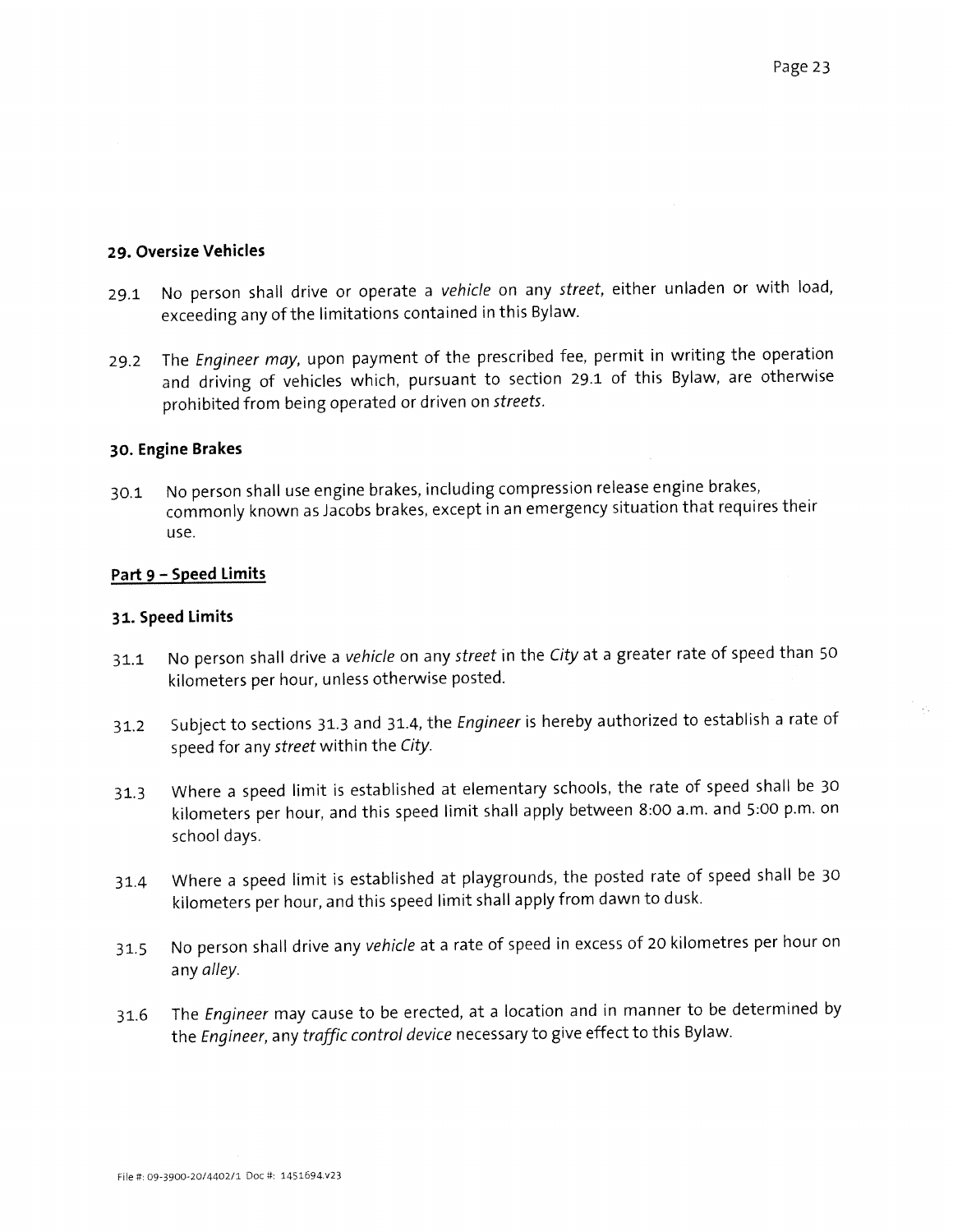# Part 10 - Enforcement

### 32. Failure to Stop

32.1 A Peace Officer may require the driver of a vehicle to stop and the driver of a vehicle, when signalled or requested to stop by a Peace Officer who is readily identifiable as a Peace Officer, must immediately come to <sup>a</sup> safe stop.

# 33. Traffic Notices

- 33.1 No person other than the owner or operator of a vehicle shall remove any notice placed thereon by an employee of the City or a Police Officer in the course of their duties.
- 33.2 Once any notice has been placed on a vehicle by an employee of the City or by a Police Officer in the course of their duties, it shall be unlawful for any person to alter such notice in such <sup>a</sup> manner that it may be used or acted upon by any person as if it were genuine.

#### 34. Offences and Penalties

- 34.1 Any person who contravenes, violates or fails to observe any provision of this Bylaw or who suffers, permits, aids or abets the contravention, violation of or failure to perform any provision of this Bylaw, commits an offence and, upon summary conviction therefore, is liable to <sup>a</sup> fine which is the greater of \$10,000 or the maximum amount specified from time to time in the Offence Act, R.S.B.C. 1996, c.338.
- 34.2 For the purposes of determining if <sup>a</sup> contravention, violation of or failure to perform any provision of this Bylaw has occurred, each day of such contravention, violation or failure will be deemed to be <sup>a</sup> separate offence.
- 34.3 This Bylaw may be enforced by a Police Officer, any Peace Officer duly appointed as such by Council, any Bylaw Officer duly appointed as such by Council and by the Engineer.

# Part 11 — Repeal

#### 35. Repeal

35.1 Street and Traffic Bylaw No. <sup>3574</sup> is hereby repealed in its entirety.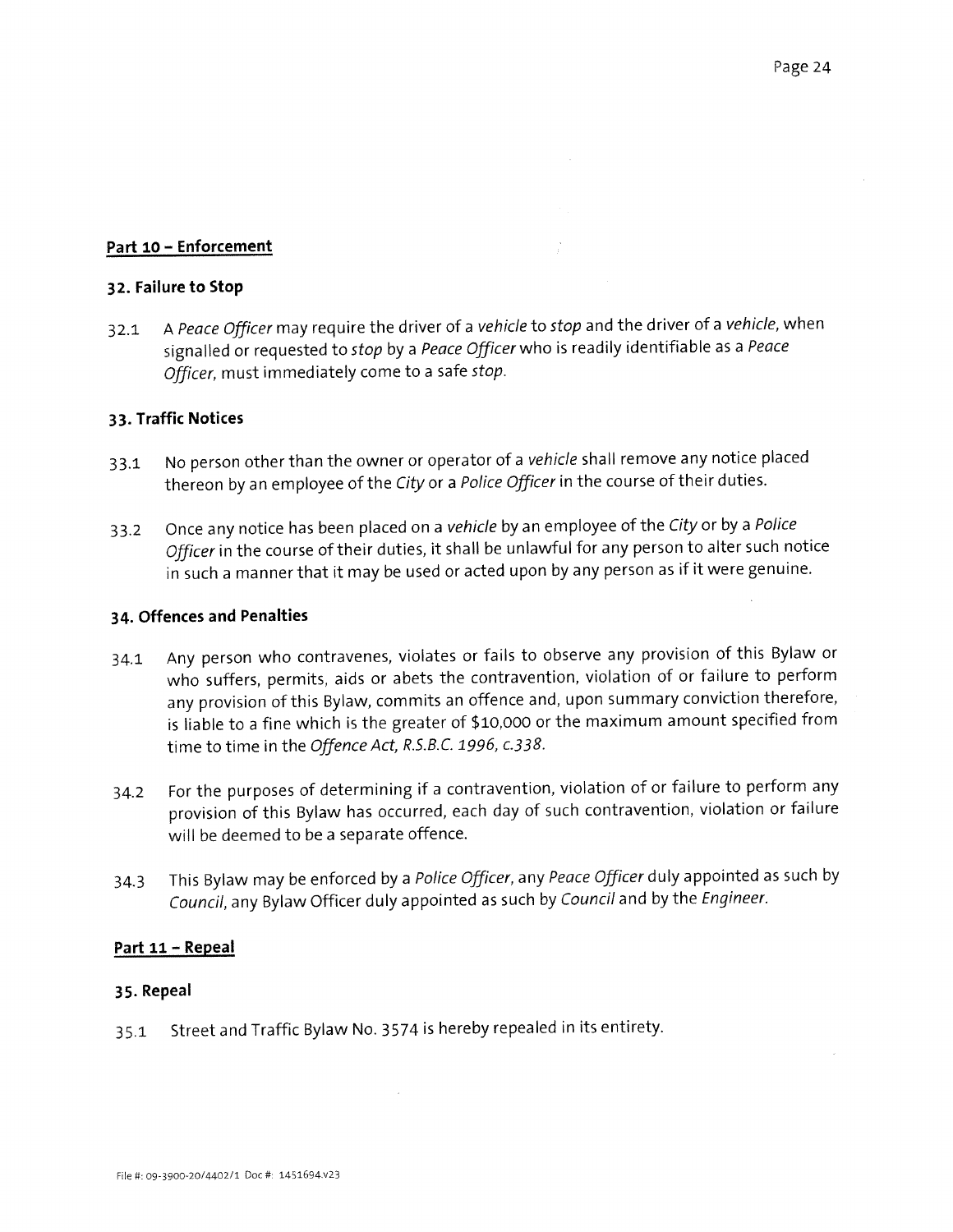READ A FIRST TIME this  $7<sup>th</sup>$  day of July,2014.

READ A SECOND TIME this  $7^{\text{th}}$  day of July, 2014.

READ A THIRD TIME this  $7^{th}$  day of July, 2014.

GIVEN FOURTH AND FINAL READING and the Seal of the Corporation affixed this 29<sup>th</sup> day of July, 2014.

ewo **MAYOR CLERK**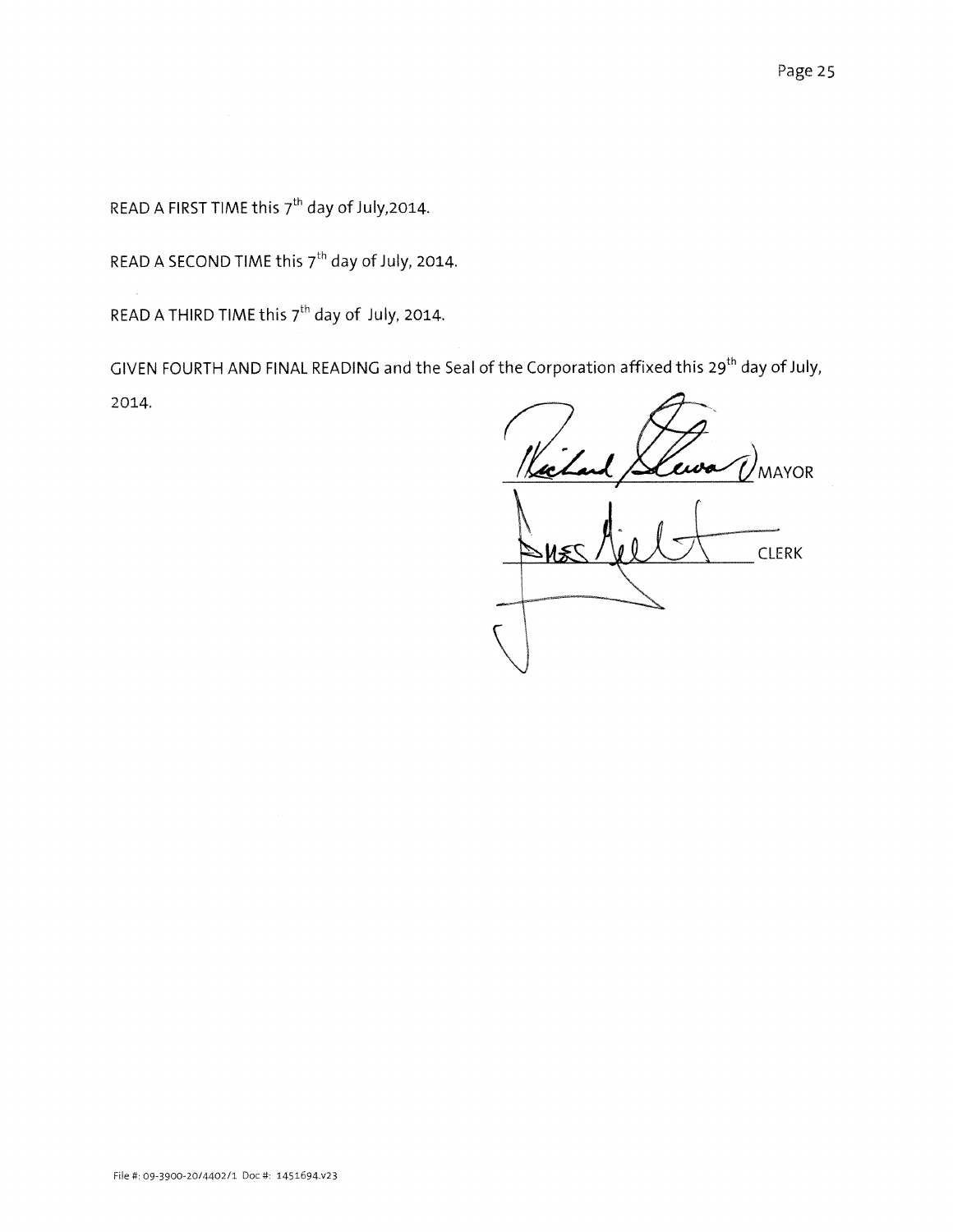# Schedule A — Truck Routes

 $\mathcal{L}^{(1)}$ 

 $\mathcal{L}_{\mathcal{A}}$ 

| Description                                                                                                                   | <b>Time Restrictions</b>                                                                                                                             |
|-------------------------------------------------------------------------------------------------------------------------------|------------------------------------------------------------------------------------------------------------------------------------------------------|
| All streets in or bordering on any areas zoned as industrial under<br>the City of Coquitlam Zoning Bylaw No. 3000 as amended. | No time restriction                                                                                                                                  |
| Lougheed Highway                                                                                                              | No time restriction                                                                                                                                  |
| Barnet Highway                                                                                                                | No time restriction                                                                                                                                  |
| Blue Mountain Street from Lougheed Highway to Brunette<br>Avenue                                                              | No time restriction                                                                                                                                  |
| Brunette Avenue from Lougheed Highway to Bernatchey Street                                                                    | No time restriction                                                                                                                                  |
| Clarke Road from Ingersoll Avenue to North Road                                                                               | No time restriction                                                                                                                                  |
| Coast Meridian Road from David Avenue to Victoria Drive                                                                       | No time restriction                                                                                                                                  |
| Como Lake Avenue from North Road to Clarke Road                                                                               | No time restriction                                                                                                                                  |
| Como Lake Avenue from Westwood Street to Lougheed Highway                                                                     | No time restriction                                                                                                                                  |
| David Avenue from Pipeline Road to Coast Meridian Road                                                                        | No time restriction                                                                                                                                  |
| King Edward Street from Lougheed Highway to United Boulevard                                                                  | No time restriction                                                                                                                                  |
| North Road from Clarke Road to Brunette River                                                                                 | No time restriction                                                                                                                                  |
| David Avenue from Pipeline Road to Port Moody border                                                                          | 6 a.m. to 10 p.m. Monday to<br>8 a.m.<br>to<br>5 p.m.<br>Friday,<br>Saturday. Truck travel is not<br>permitted on Sundays and<br>Statutory Holidays. |
| Pinetree Way from David Avenue to Lougheed Highway                                                                            | 6 a.m. to 10 p.m. Monday to<br>Friday, 8 a.m. to<br>5 p.m.<br>Saturday. Truck travel is not<br>permitted on Sundays and<br>Statutory Holidays.       |